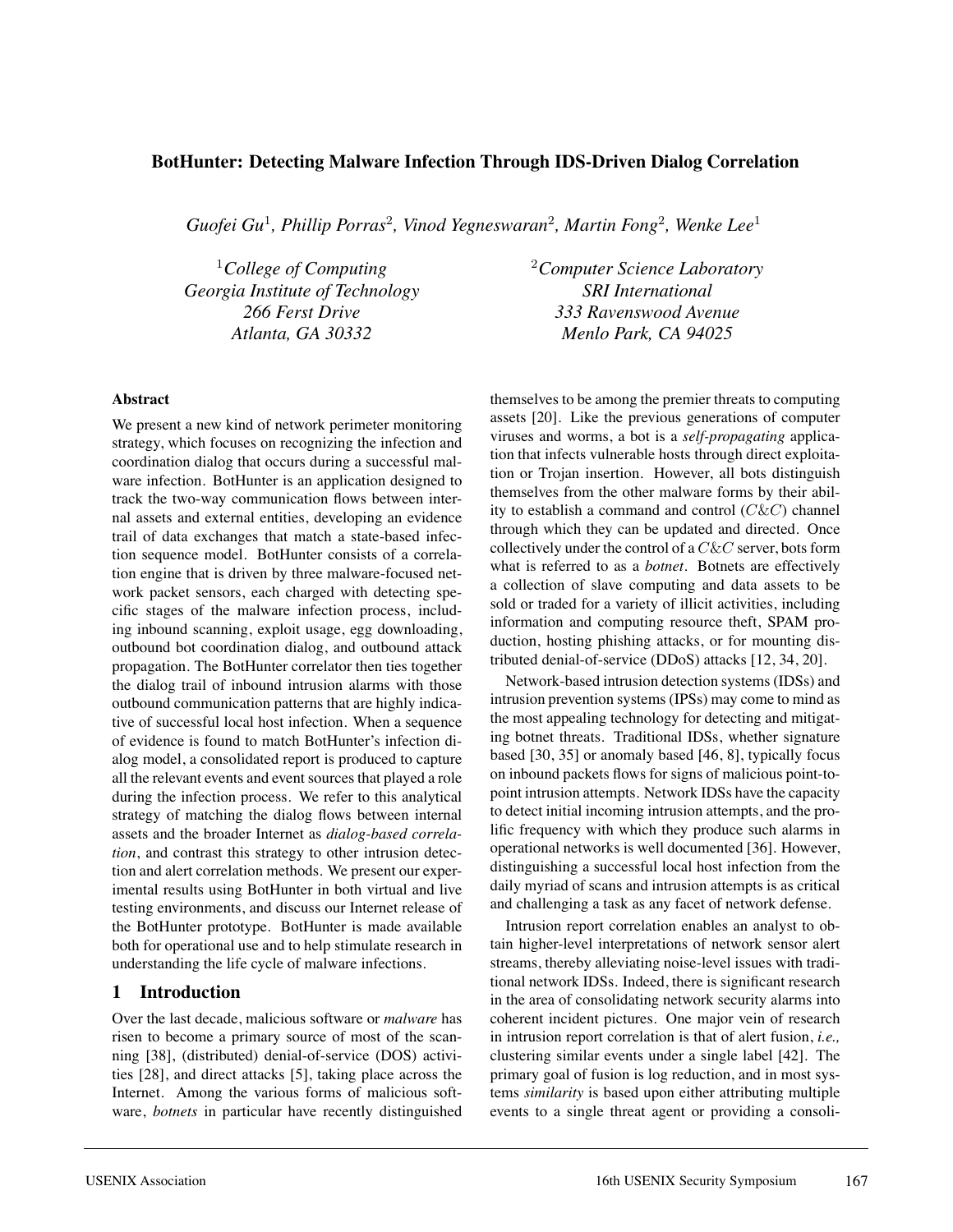dated view of a common set of events that target a single victim. The bot infection problem satisfies neither criterion. The bot infection process spans several diverse transactions that occur in multiple directions and potentially involves several active participants. A more applicable area of alert correlation research is multistage attack recognition, in which predefined scenario templates capture multiple state transition sequences that may be initiated by multiple threat agents [40, 29]. In Section 3 we discuss why predefined state transition models simply do not work well in bot infection monitoring. While we argue that bot infections do regularly follow a series of specific steps, we find it rare to accurately detect all steps, and find it equally difficult to predict the order and time-window in which these events are recorded.

**Our Approach:** We introduce an "evidence-trail" approach to recognizing successful bot infections through the communication sequences that occur during the infection process. We refer to this approach as the infection *dialog correlation* strategy. In dialog correlation, bot infections are modeled as a set of loosely ordered communication flows that are exchanged between an internal host and one or more external entities. Specifically, we model all bots as sharing a common set of underlying actions that occur during the infection life cycle: target scanning, infection exploit, binary egg download and execution, command and control channel establishment, and outbound scanning. We neither assume that all these events *are required* by all bots nor that every event *will be detected* by our sensor alert stream. Rather, our dialog correlation system collects an evidence trail of relevant infection events per internal host, looking for a threshold combination of sequences that will satisfy our requirements for bot declaration.

**Our System:** To demonstrate our methodology, we introduce a passive network monitoring system called BotHunter, which embodies our infection dialog correlation strategy. The BotHunter correlator is driven by Snort [35] with a customized malware-focused ruleset, which we further augment with two additional botspecific anomaly-detection plug-ins for malware analysis: SLADE and SCADE. SLADE implements a lossy n-gram payload analysis of incoming traffic flows, targeting byte-distribution divergences in selected protocols that are indicative of common malware intrusions. SCADE performs several parallel and complementary malware-focused port scan analyses to both incoming and outgoing network traffic. The BotHunter correlator associates inbound scan and intrusion alarms with outbound communication patterns that are highly indicative of successful local host infection. When a sufficient sequence of alerts is found to match BotHunter's infection dialog model, a consolidated report is produced to capture all the relevant events and event participants that

contributed to the infection dialog.

**Contributions:** Our primary contribution in this paper is to introduce a new network perimeter monitoring strategy, which focuses on detecting malware infections (specifically bots/botnets) through IDS-driven dialog correlation. We present an abstraction of the major network packet dialog sequences that occur during a successful bot infection, which we call our *bot infection dialog model.* Based on this model we introduce three botspecific sensors, and our IDS-independent dialog correlation engine. Ours is the *first* real-time analysis system that can automatically derive a profile of the entire bot detection process, including the identification of the victim, the infection agent, the source of the egg download, and the command and control center.<sup>1</sup> We also present our analysis of BotHunter against more than 2,000 recent bot infection experiences, which we compiled by deploying BotHunter both within a high-interaction honeynet and through a VMware experimentation platform using recently captured bots. We validate our infection sequence model by demonstrating how our correlation engine successfully maps the network traces of a wide variety of recent bot infections into our model.

The remainder of this paper is outlined as follows. In Section 2 we discuss the sequences of communication exchanges that occur during a successful bot and worm infection. Section 3 presents our bot infection dialog model, and defines the conditions that compose our detection requirements. Section 4 presents the BotHunter architecture, and Section 5 presents our experiments performed to assess BotHunter's detection performance. Section 6 discusses limitations and future work, and Section 7 presents related work. Section 8 discusses our Internet release of the BotHunter system, and in Section 9 we summarize our results.

### **2 Understanding Bot Infection Sequences**

Understanding the full complexity of the bot infection life cycle is an important challenge for future network perimeter defenses. From the vantage point of the network egress position, distinguishing successful bot infections from the continual stream of background exploit attempts requires an analysis of the two-way dialog flow that occurs between a network's internal hosts and the Internet. On a well-administered network, the threat of a direct-connect exploit is limited by the extent to which gateway filtering is enabled. However, contemporary malware families are highly versatile in their ability to attack susceptible hosts through email attachments, infected P2P media, and drive-by-download infections.

<sup>&</sup>lt;sup>1</sup>Our current system implements a classic bot infection dialog model. One can define new models in an XML configuration file and add new detection sensors. Our correlator is IDS-independent, flexible, and extensible to process new models without modification.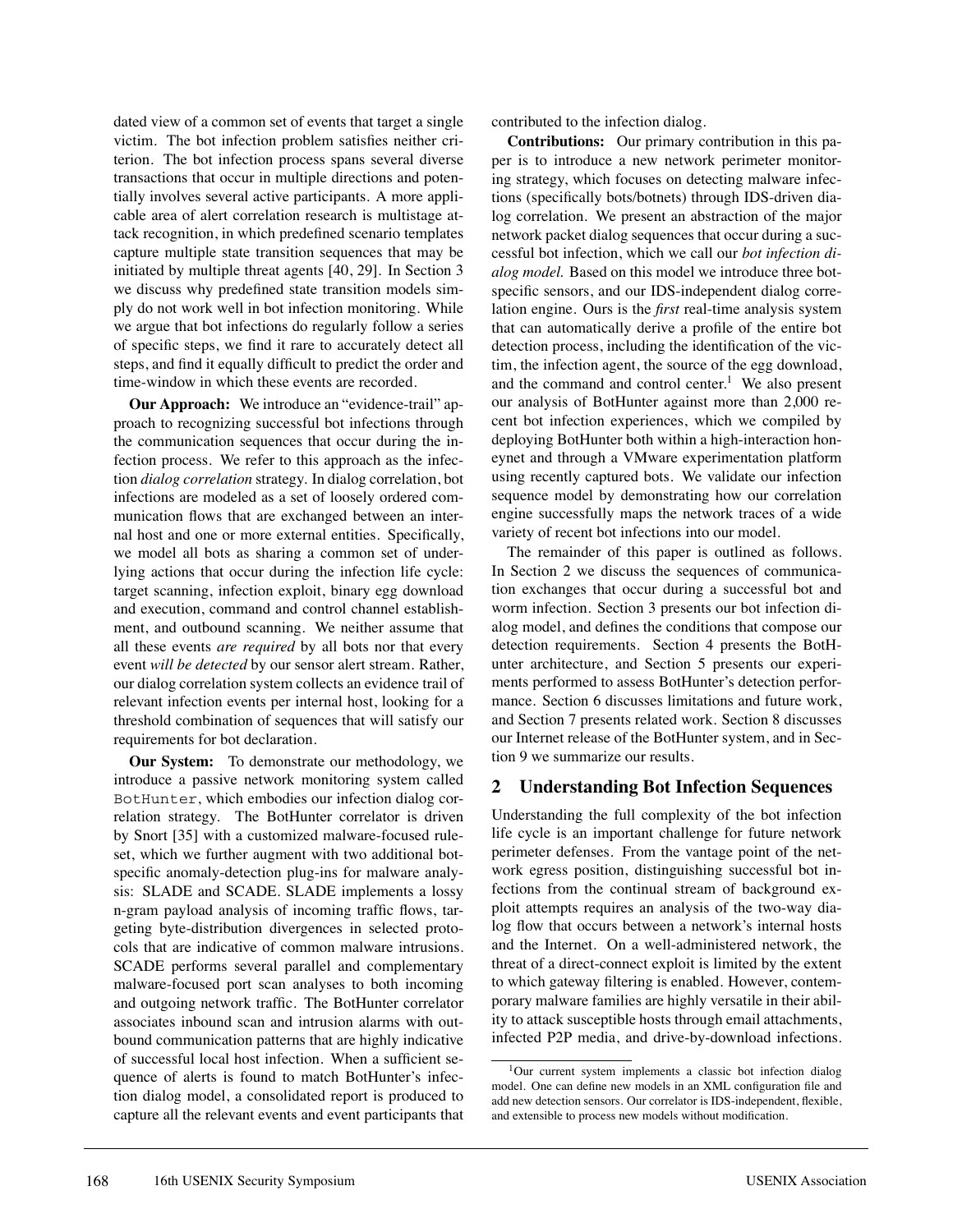Furthermore, with the ubiquity of mobile laptops and virtual private networks (VPNs), direct infection of an internal asset need not necessarily take place across an administered perimeter router. Regardless of how malware enters a host, once established inside the network perimeter the challenge remains to identify the infected machine and remove it as quickly as possible.

For this present study, we focus on a rather narrow aspect of bot behavior. Our objective is to understand the sequence of network communications and data exchanges that occur between a victim host and other network entities. To illustrate the stages of a bot infection, we outline an infection trace from one example bot, a variant of the Phatbot (aka Gaobot) family [4]. Figure 1 presents a summary of communication exchanges that were observed during a local host Phatbot infection.

As with many common bots that propagate through remote exploit injection, Phatbot first (step 1) probes an address range in search of exploitable network services or responses from Trojan backdoors that may be used to enter and hijack the infected machine. If Phatbot receives a connection reply to one of the targeted ports on a host, it then launches an exploit or logs in to the host using a backdoor. In our experimental case, a Windows workstation replies to a 135-TCP (MS DCE/RPC) connection request, establishing a connection that leads to an immediate RPC buffer overflow (step 2). Once infected, the victim host is directed by an upload shell script to open a communication channel back to the attacker to download the full Phatbot binary (step 3). The bot inserts itself into the system boot process, turns off security software, probes the local network for additional NetBIOS shares, and secures the host from other malware that may be loaded on the machine. The infected victim next distinguishes itself as a bot by establishing a connection to a botnet C&C server, which in the case of Phatbot is established over an IRC channel (step 4). Finally, the newly infected bot establishes a listen port to accept new binary updates and begins scanning other external victims on behalf of the botnet (step 5).

# **3 Modeling the Infection Dialog Process**

While Figure 1 presents an example of a specific bot, the events enumerated are highly representative of the life cycle phases that we encounter across the various bot families that we have analyzed. Our bot propagation model is primarily driven by an assessment of outwardbound communication flows that are indicative of behavior associated with botnet coordination. Where possible, we seek to associate such outbound communication patterns with observed inbound intrusion activity. However, this latter activity is not a requirement for bot declaration. Neither are incoming scan and exploit alarms sufficient to declare a successful malware infection, as we assume

that a constant stream of scan and exploit signals will be observed from the egress monitor.

We model an infection sequence as a composition of participants and a loosely ordered sequence of exchanges: Infection I =  $\langle A, V, C, V', E, \overline{D} \rangle$ , where A  $=$  Attacker,  $V =$  Victim,  $E =$  Egg Download Location, C  $= C\&C$  Server, and V' = the Victim's next propagation target.  $\overline{D}$  represents an infection dialog sequence composed of bidirectional flows that cross the egress boundary. Our infection dialog  $\overline{D}$  is composed of a set of five potential dialog transactions (*E1, E2, E3, E4, E5*), some subset of which may be observed during an instance of a local host infection:

- − E1: External to Internal Inbound Scan
- − E2: External to Internal Inbound Exploit
- − E3: Internal to External Binary Acquisition
- − E4: Internal to External C&C Communication
- − E5: Internal to External Outbound Infection Scanning

Figure 2 illustrates our bot infection dialog model used for assessing bidirectional flows across the network boundary. Our dialog model is similar to the model presented by Rajab et al. in their analysis of 192 IRC bot instances [33]. However, the two models differ in ways that arise because of our specific perspective of egress boundary monitoring. For example, we incorporate early initial scanning, which is often a preceding observation that occurs usually in the form of IP sweeps that target a relatively small set of selected vulnerable ports. We also exclude DNS C&C lookups, which Rajab et al. [33] include as a consistent precursor to  $C\&C$  coordination, because DNS lookups are often locally handled or made through a designated DNS server via internal packet exchanges that should not be assumed visible from the egress position. Further, we exclude local host modifications and internal network propagation because these are also events that are not assumed to be visible from the egress point. Finally, we include internal-toexternal attack propagation, which Rajab et al. [33] exclude. While our model is currently targeted for passive network monitoring events, it will be straightforward to include localhost-based or DNS-server-based IDSs that can augment our dialog model.

Figure 2 is not intended to provide a strict ordering of events, but rather to capture a typical infection dialog (exceptions to which we discuss below). In the idealized sequence of a direct-exploit bot infection dialog, the bot infection begins with an external-to-internal communication flow that may encompass bot scanning (E1) or a direct inbound exploit (E2). When an internal host has been successfully compromised (we observe that many compromise attempts regularly end with process dumps or system freezes), the newly compromised host down-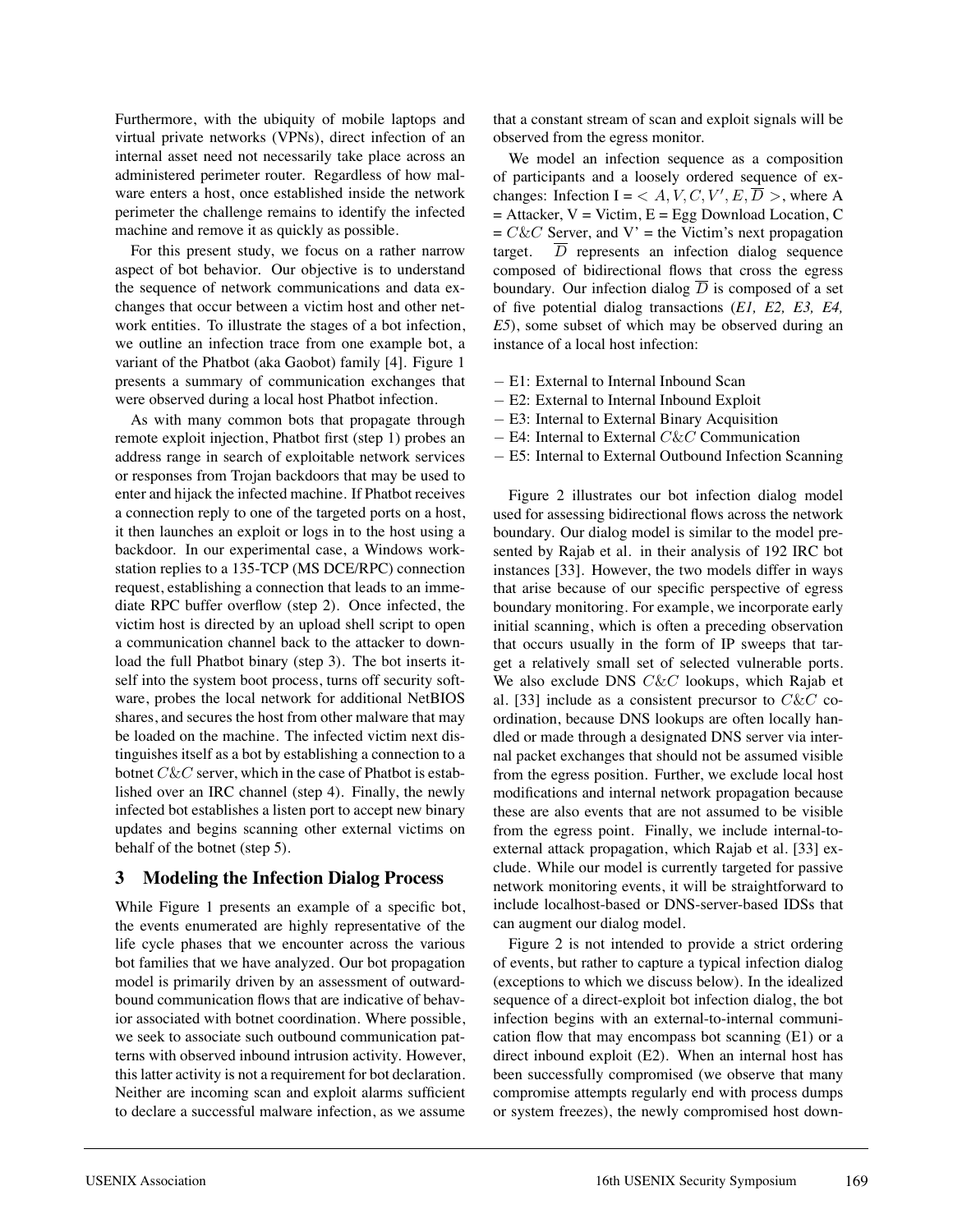

Figure 1: Phatbot Dialog Summary

Figure 2: Bot Infection Dialog Model

loads and instantiates a full malicious binary instance of the bot (E3). Once the full binary instance of the bot is retrieved and executed, our model accommodates two potential dialog paths, which Rajab et al. [33] refer to as the bot Type I versus Type II split. Under Type II bots, the infected host proceeds to  $C\&C$  server coordination (E4) before attempting self-propagation. Under a Type I bot, the infected host immediately moves to outbound scanning and attack propagation (E5), representing a classic worm infection.

We assume that bot dialog sequence analysis must be robust to the absence of some dialog events, must allow for multiple contributing candidates for each of the various dialog phases, and must not require strict sequencing on the order in which outbound dialog is conducted. Furthermore, in practice we have observed that for Type II infections, time delays between the initial infection events (E1 and E2) and subsequent outbound dialog events (E3, E4, and E5) can be significant—on the order of several hours. Furthermore, our model must be robust to failed E1 and E2 detections, possibly due to insufficient IDS fidelity or due to malware infections that occur through avenues other than direct remote exploit.

One approach to addressing the challenges of sequence order and event omission is to use a weighted event threshold system that captures the minimum necessary and sufficient sparse sequences of events under which bot profile declarations can be triggered. For example, one can define a weighting and threshold scheme for the appearance of each event such that a minimum set of event combinations is required before bot detection. In our case, we assert that bot infection declaration requires a minimum of

**Condition 1:** Evidence of local host infection (E2), AND evidence of outward bot coordination or attack propagation (E3-E5); or

**Condition 2:** At least two distinct signs of outward bot coordination or attack propagation (E3-E5).

In our description of the BotHunter correlation engine in Section 4, we discuss a weighted event threshold scheme that enforces the above minimum requirement for bot declaration.

# **4 BotHunter: System Design**

We now turn our attention to the design of a passive monitoring system capable of recognizing the bidirectional warning signs of local host infections, and correlating this evidence against our dialog infection model. Our system, referred to as BotHunter, is composed of a trio of IDS components that monitor in- and out-bound traffic flows, coupled with our dialog correlation engine that produces consolidated pictures of successful bot infections. We envision BotHunter to be located at the boundary of a network, providing it a vantage point to observe the network communication flows that occur between the network's internal hosts and the Internet. Figure 3 illustrates the components within the BotHunter package.

Our IDS detection capabilities are composed on top of the open source release of Snort [35]. We take full advantage of Snort's signature engine, incorporating an extensive set of malware-specific signatures that we developed internally or compiled from the highly active Snort community (e.g., [10] among other sources). The signature engine enables us to produce dialog warnings for inbound exploit usage, egg downloading, and  $C\&C$ patterns, as discussed in Section 4.1.3. In addition, we have developed two custom plugins that complement the Snort signature engine's ability to produce certain dialog warnings. Note that we refer to the various IDS alarms as *dialog warnings* because we do not intend the individual alerts to be processed by administrators in search of bot or worm activity. Rather, we use the alerts produced by our sensors as input to drive a bot dialog correlation analysis, the results of which are intended to capture and report the actors and evidence trail of a complete bot infection sequence.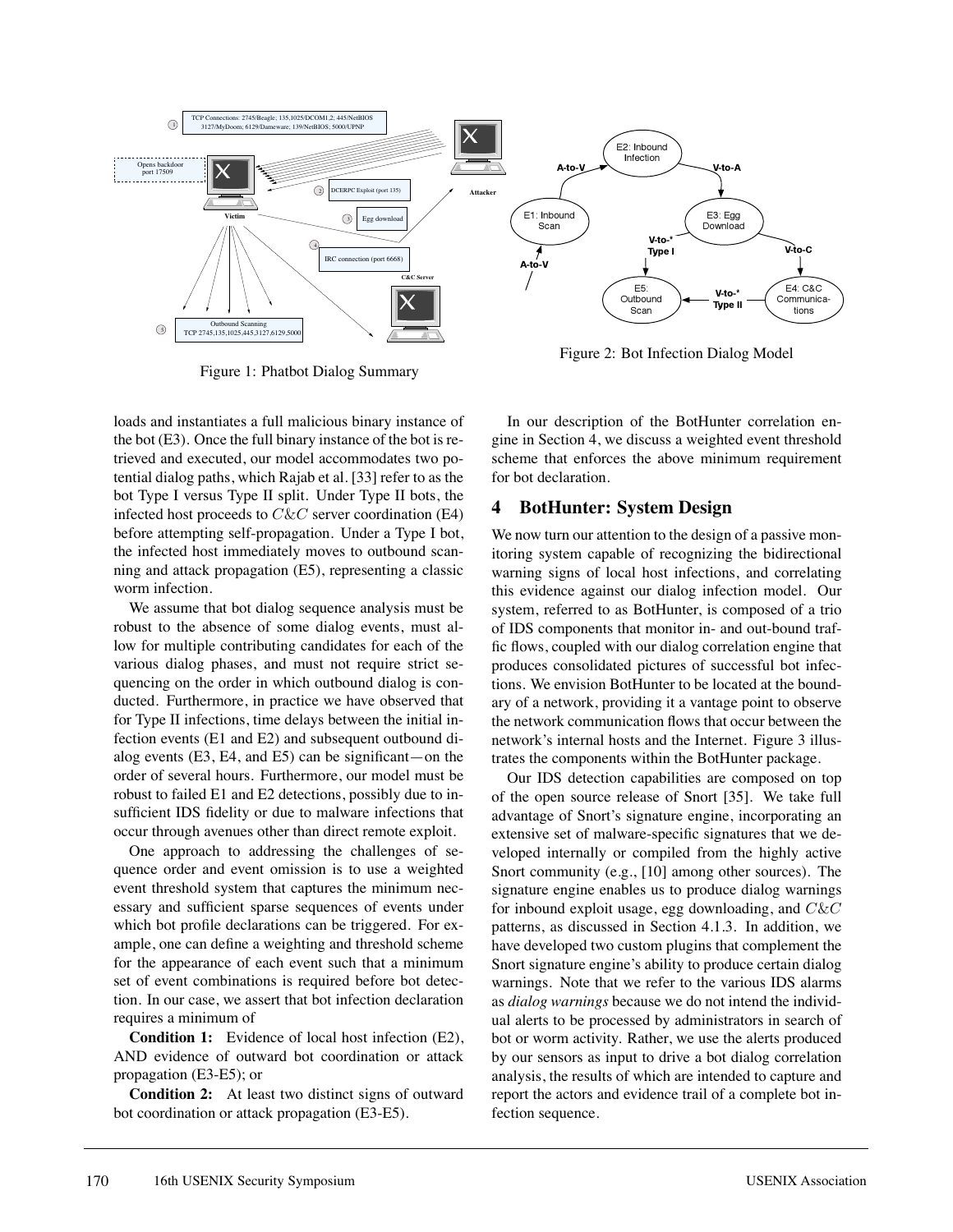

Figure 3: BotHunter System Architecture

Our two custom BotHunter plugins are called SCADE and SLADE. SCADE, discussed in Section 4.1.1, provides inbound and outbound scan detection warnings that are weighted for sensitivity toward malware-specific scanning patterns. SLADE, discussed in Section 4.1.2, conducts a byte-distribution payload anomaly detection of inbound packets, providing a complementary nonsignature approach in inbound exploit detection.

Our BotHunter correlator is charged with maintaining an assessment of all dialog exchanges, as seen through our sensor dialog warnings, between all local hosts communicating with external entities across the Internet. The BotHunter correlator manages the state of all dialog warnings produced per local host in a data structure we refer to as the *network dialog correlation matrix* (Figure 4). Evidence of local host infection is evaluated and expired from our correlator until a sufficient combination of dialog warnings (E1–E5) crosses a weighted threshold. When the bot infection threshold is crossed for a given host, we produce a bot infection profile (illustrated in Figure 7).

Finally, our correlator also incorporates a module that allows users to report bot infection profiles to a remote repository for global collection and evaluation of bot activity. For this purpose, we utilize the Cyber-TA privacyenabled alert delivery infrastructure [32]. Our delivery infrastructure first anonymizes all source-local addresses reported within the bot infection profile, and then delivers the profile to our data repository through a TLS over TOR [15] (onion routing protocol) network connection. These profiles will be made available to the research community, ideally to help in the large-scale assessment of bot dialog behavior, the sources and volume of various bot infections, and for surveying where  $C\&C$  servers and exploit sources are located.

### **4.1 A Multiple-Sensor Approach to Gathering Infection Evidence**

#### **4.1.1 SCADE: Statistical sCan Anomaly Detection Engine**

Recent measurement studies suggest that modern bots are packaged with around 15 exploit vectors on average [33] to improve opportunities for exploitation. Depending on how the attack source scans its target, we are likely to encounter some failed connection attempts prior to a successful infection.

To address this form aspect of malware interaction, we have designed SCADE, a Snort preprocessor plugin with two modules, one for inbound scan detection (E1 dialog warnings) and another for detecting outbound attack propagations (E5 dialog warnings) once our local system is infected. SCADE E1 alarms provide a potential early bound on the start of an infection, should this scan eventually lead to a successful infection.

**Inbound Scan Detection:** SCADE is similar in principle to existing scan detection techniques like [35, 24]. However, SCADE has been specifically weighted toward the detection of scans involving the ports often used by malware. It is also less vulnerable to DoS attacks because its memory trackers do not maintain per-source-IP state. Similar to the scan detection technique proposed in [48], SCADE tracks only scans that are specifically targeted to internal hosts, bounding its memory usage to the number of inside hosts. SCADE also bases its E1 scan detection on failed connection attempts, further narrowing its processing. We define two types of ports: HS (high-severity) ports representing highly vulnerable and commonly exploited services (e.g., 80/HTTP, 135,1025/DCOM, 445/NetBIOS, 5000/UPNP, 3127/My-Doom) and LS (low-severity) ports.<sup>2</sup> Currently, we define

<sup>&</sup>lt;sup>2</sup>Based on data obtained by analyzing vulnerability reports, mal-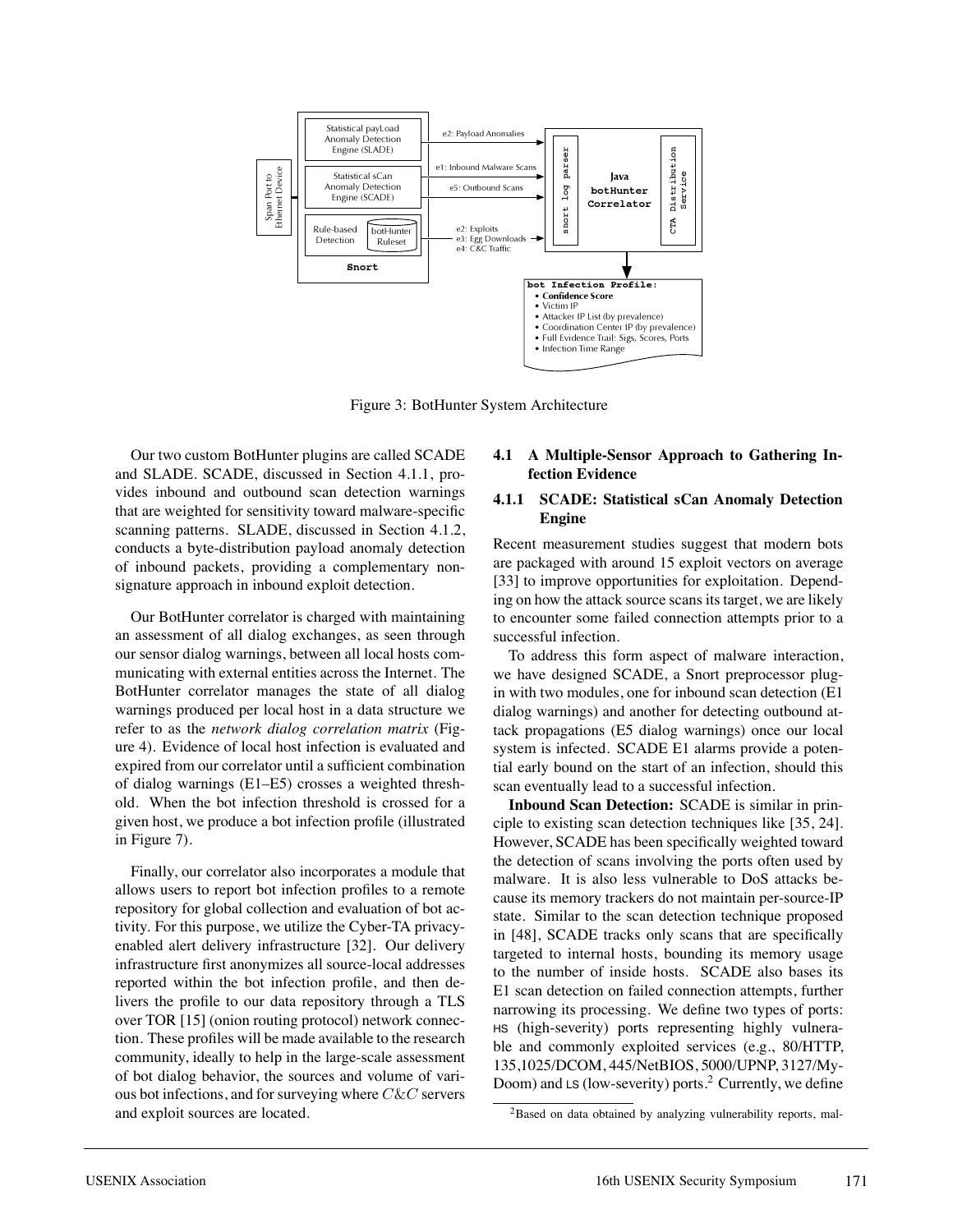26 TCP and 4 UDP HS ports and mark all others as LS ports. We set different weights to a failed scan attempt to different types of ports. An E1 dialog warning for a local host is produced based on an anomaly score that is calculated as  $s = w_1 F_{hs} + w_2 F_{ls}$ , where  $F_{hs}$  and  $F_{ls}$ indicate numbers of cumulative failed attempts at highseverity and low-severity ports, respectively.

**Outbound Scan Detection:** SCADE's outbound scan detection coverage for E5 dialog warnings is based on a voting scheme (AND, OR or MAJORITY) of three parallel anomaly detection models that track all external outbound connections per internal host:

• *Outbound scan rate*  $(s_1)$ : Detects local hosts that conduct high-rate scans across large sets of external addresses.

• *Outbound connection failure rate*  $(s_2)$ : Detects abnormally high connection fail rates, with sensitivity to HS port usage. We calculate the anomaly score  $s_2 =$  $(w_1F_{hs} + w_2F_{ls})/C$ , where C is the total number of scans from the host within a time window.

• *Normalized entropy of scan target distribution*  $(s_3)$ : Calculates a Zipf (power-law) distribution of outbound address connection patterns [3]. A uniformly distributed scan target pattern provides an indication of a potential outbound scan. We use an anomaly scoring technique based on normalized entropy to identify such candidates:  $s_3 = \frac{H}{\ln(m)}$ , where the entropy of scan target distribution is  $H = -\sum_{i=1}^{m} p_i \ln(p_i)$ , m is the total number of scan targets, and  $p_i$  is the percentage of the scans at target i. Each anomaly module issues a subalert when  $s_i \geq t_i$ , where  $t_i$  is a threshold. SCADE then uses a userconfigurable "voting scheme", *i.e.*, AND, OR, or MA-JORITY, to combine the alerts from the three modules. For example, the AND rule dictates that SCADE issues an alert when all three modules issue an alert.

### **4.1.2 SLADE: Statistical PayLoad Anomaly Detection Engine**

SLADE is an anomaly-based engine for payload exploit detection. It examines the payload of every request packet sent to monitored services and outputs an alert if its lossy n-gram frequency deviates from an established normal profile.

SLADE is similar to PAYL [46], which is a payload-based 1-gram byte distribution anomaly detection scheme. PAYL examines the 1-gram byte distribution of the packet payload, *i.e.*, it extracts 256 features each representing the occurrence frequency of one of the 256 possible byte values in the payload. A normal profile for a service/port, e.g., HTTP, is constructed by calculating the average and standard deviation of the feature vector of the normal traffic to the port. PAYL calculates deviation distance of a test payload from the normal profile using a simplified Mahalanobis distance,  $d(x,y) = \sum_{i=0}^{255} (|\tilde{x}_i - y_i|)/(\sigma_i + \alpha)$ , where  $y_i$  is the mean,  $\sigma_i$  is the standard deviation, and  $\alpha$  is a smoothing factor. A payload is considered as anomalous if this distance exceeds a predetermined threshold. PAYL is effective in detecting worm exploits with a reasonable false positive rate as shown in [46, 47]. However, it could be evaded by a polymorphic blending attack (PBA) [18]. As discussed in [47, 18, 31], a generic n-gram version of PAYL may help to improve accuracy and the hardness of evasion. The n-grams extract n-byte sequence information from the payload, which helps in constructing a more precise model of the normal traffic compared to the single-byte (*i.e.*, 1-gram) frequency-based model. In this case the feature space in use is not  $256$ , but  $256<sup>n</sup>$  dimensional. It is impractical to store and compute in a  $256^n$ dimension space for high-n-grams.

SLADE makes the n-gram scheme practical by using a lossy structure while still maintaining approximately the same accuracy as the original full n-gram version. We use a fixed vector counter (with size  $v$ ) to store a lossy n-gram distribution of the payload. When processing a payload, we sequentially scan n-gram substring  $str$ , apply some universal hash function  $h()$ , and increment the counter at the vector space indexed by  $h(str)$  mod v. We then calculate the distribution of the hashed n-gram indices within this (much) smaller vector space  $v$ . We define F as the feature space of n-gram PAYL (with a total of  $256^n$  distinct features), and F' as the feature space of SLADE (with  $v$  features).

This hash function provides a mapping from F to F' that we utilize for space efficiency. We require only  $v$ (e.g.,  $v = 2,000$ ), whereas n-gram PAYL needs  $256^n$ (e.g., even for a small n=3,  $256^3 = 2^{24} \approx 16M$ ). The computational complexity in examining each payload is still linear  $(O(L))$ , where L is the length of payload), and the complexity in calculating distance is  $O(v)$  instead of  $256^n$ . Thus, the runtime performance of SLADE is comparable to 1-gram PAYL. Also note that although both use hashing techniques, SLADE is different from Anagram [45], which uses a Bloom filter to store all ngram substrings from normal payloads. The hash function in SLADE is for feature compression and reduction, however the hash functions in Anagram are to reduce the false positives of string lookup in Bloom filter. In essence, Anagram is like a content matching scheme. It builds a huge knowledge base of all known good n-gram substrings using efficient storage and query optimizations provided by bloom filters, and examines a payload to determine whether the number of its n-gram substrings not in the knowledge base exceeds a threshold.

A natural concern of using such a lossy data structure is the issue of accuracy: how many errors (false pos-

ware infection vectors and analysis reports of datasets collected at Dshield.org and other honeynets.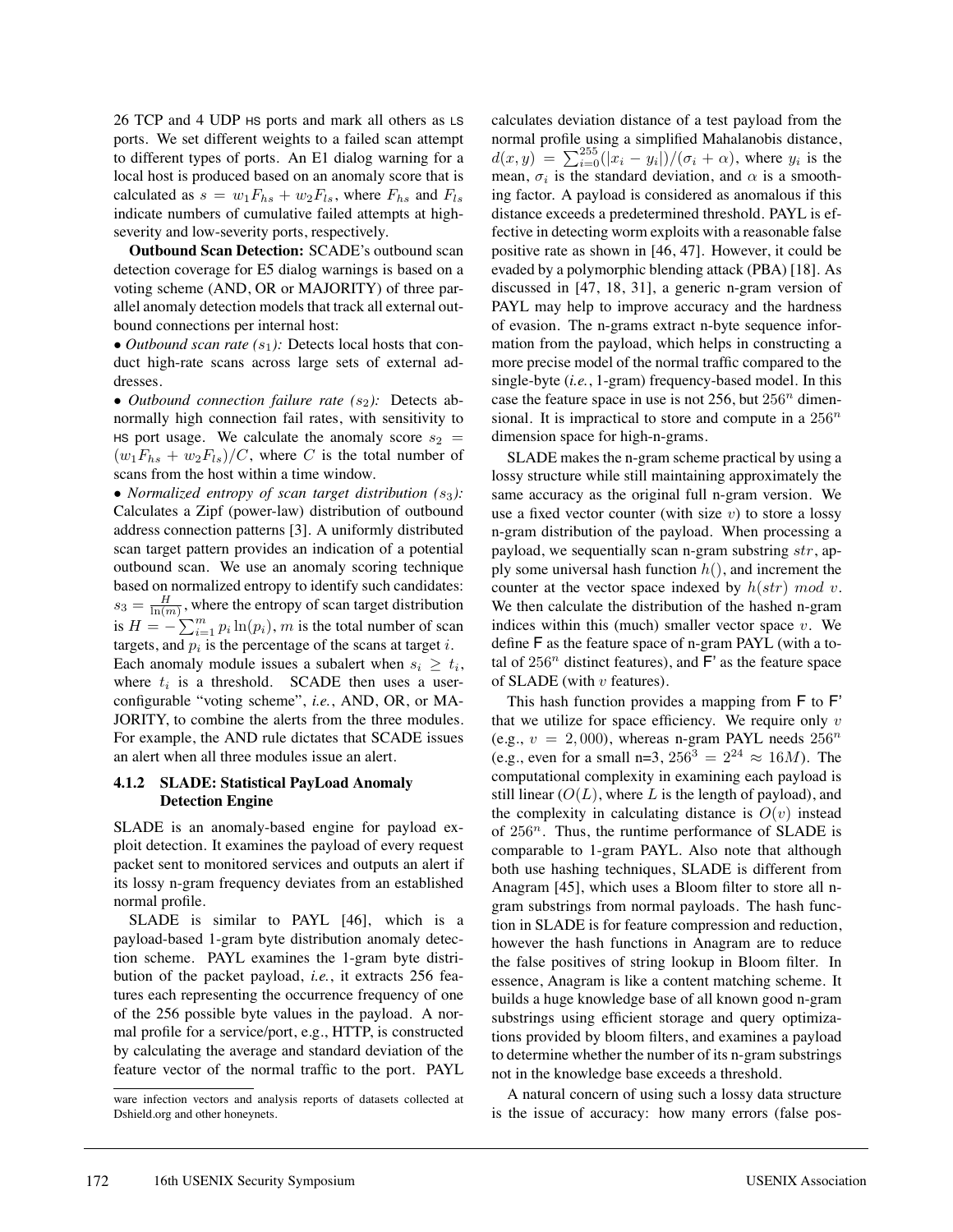itives and false negatives) may be introduced because of the lossy representation? To answer this question, we perform the following simple analysis. $3$  Let us first overview the reason why the original n-gram PAYL can detect anomalies. We use  $\gamma$  to represent the number of non-zero value features in F for a normal profile used by PAYL. Similarly,  $\gamma'$  is the number of non-zero value features in F' for a normal profile used by SLADE. For a normal payload of length  $= L$ , there is a total of  $l = (L - n + 1)$  n-gram substrings. Among these l substrings,  $1 - \beta_n$  percent substrings converge to  $\gamma$  distinct features in the normal profile, *i.e.*, these substrings share similar distributions as the normal profile. The remaining (small portion)  $\beta_n$  percent of substrings are considered as noise substrings that do not belong to the  $\gamma$  features in the normal profile. For a malicious payload, if it can be detected as an anomaly, it should have a much larger portion of noise substrings  $\beta_a$  ( $\beta_a > \beta_n$ ).

We first analyze the false positives when using the lossy structure representation to see how likely SLADE will detect a normal (considered normal by n-gram PAYL) payload as anomalous. For a normal payload, the hashed indices of a  $1 - \beta_n$  portion of substrings (that converge to  $\gamma$  distinct features in F for the normal profile of PAYL) should now converge in the new vector space (into  $\gamma'$  distinct features in F' for the normal profile of SLADE). Because of the universal hash function, hashed indices of the  $\beta_n$  portion of noise substrings are most likely uniformly distributed into F'. As a result, some of the original noise substrings may actually be hashed to the  $\gamma'$  distinct features in the normal profile of SLADE (*i.e.*, they may not be noise in the new feature space now). Thus, the deviation distance (*i.e.*, the anomaly score) can only decrease in SLADE. Hence, we conclude that SLADE may not have a higher false positive rate than n-gram PAYL.

Now let us analyze the false negative rate, *i.e.*, the likelihood that SLADE will treat a malicious payload (as would be detected by n-gram PAYL) as normal. False negatives happen when the hash collisions in the lossy structure mistakenly map a  $\beta_a$  portion of noise substrings into the  $\gamma'$  features (*i.e.*, the normal profile) for SLADE. By using the universal hash function, the probability for a noise substring to fall into  $\gamma'$  out of v space is  $\frac{\gamma'}{v}$ . Thus, the probability for all the  $l\beta_a$  noise substrings to collide into the  $\gamma'$  portion is about  $(\frac{\gamma'}{v})^{l\beta_a}$ . For example, if we assume  $v = 2,000, \gamma' = 200, l\beta_a = 100$ , then this probability is about  $(200/2000)^{100} = 1e - 100 \approx 0$ . In practice, the probability of such collisions for partial noise substrings is negligible. Thus, we believe that SLADE does not incur a significant accuracy penalty compared to

full n-gram PAYL, while significantly reducing its storage and computation complexity.

We measured the performance of SLADE in comparison to 1-gram PAYL by using the same data set as in [31]. The training and test data sets used were from the first and following four days of HTTP requests from the Georgia Tech campus network, respectively. The attack data consists of 18 HTTP-based buffer overflow attacks, including 11 regular (nonpolymorphic) exploits, 6 mimicry exploits generated by CLET, and 1 polymorphic blending attack used in [18] to evade 2-gram PAYL. In our experiment, we set  $n = 4, v = 2,048$ .

Table 1 summarizes our experimental results. Here, DFP is the desired false positive rate, *i.e.*, the rejection rate in the training set. RFP is the "real" false positive rate in our test data set. The detection rate is measured on the attack data set and is defined as the number of attack packets classified as anomalous divided by the total number of packets in the attack instances. We conclude from the results that SLADE performs better with respect to both DFP and RFP than the original PAYL (1-gram) system. Furthermore, we discovered that the minimum RFP for which PAYL is able to detect all attacks, including the polymorphic blending attack, is 4.02%. This is usually considered intolerably high for network intrusion detection. On the other hand, the minimum RFP required for SLADE to detect all attacks is 0.3601%. As shown in [31], 2-gram PAYL does not detect the polymorphic blending attack even if we are willing to tolerate an RFP as high as 11.25%. This is not surprising given that the polymorphic blending attack we used was specifically tailored to evade 2-gram PAYL. We also find that SLADE is comparable to (or even better than) a well-constructed ensemble IDS that combines 11 one-class SVM classifiers [31], and detects all the attacks, including the polymorphic blending attack, for an RFP at around 0.49%. SLADE also has the added advantage of more efficient resource utilization, which results in shorter training and execution times when compared to the ensemble IDS.

#### **4.1.3 Signature Engine: Bot-Specific Heuristics**

Our final sensor contributor is the Snort signature engine. This module plays a significant role in detecting several of the classes of dialog warnings from our bot infection dialog model. Snort is our second sensor source for direct exploit detection (class E2), and our primary source for binary downloading  $(E3)$  and  $C\&C$  communications (E4). We organize the rules selected for BotHunter into four separate rule files, covering 1046 E2 rules, 71 E3 rules, 246 E4 rules, and a small collection of 20 E5 rules, for total of 1383 heuristics. The rules are primarily de-

<sup>&</sup>lt;sup>3</sup>We consider our analysis not as an exact mathematical proof, but an analytical description about the intuition behind SLADE.

 $4$ One can also choose a random  $v$  to better defeat evasion attacks like PBA. Also one may use multiple different hash functions and vectors for potential better accuracy and hardness of evasion.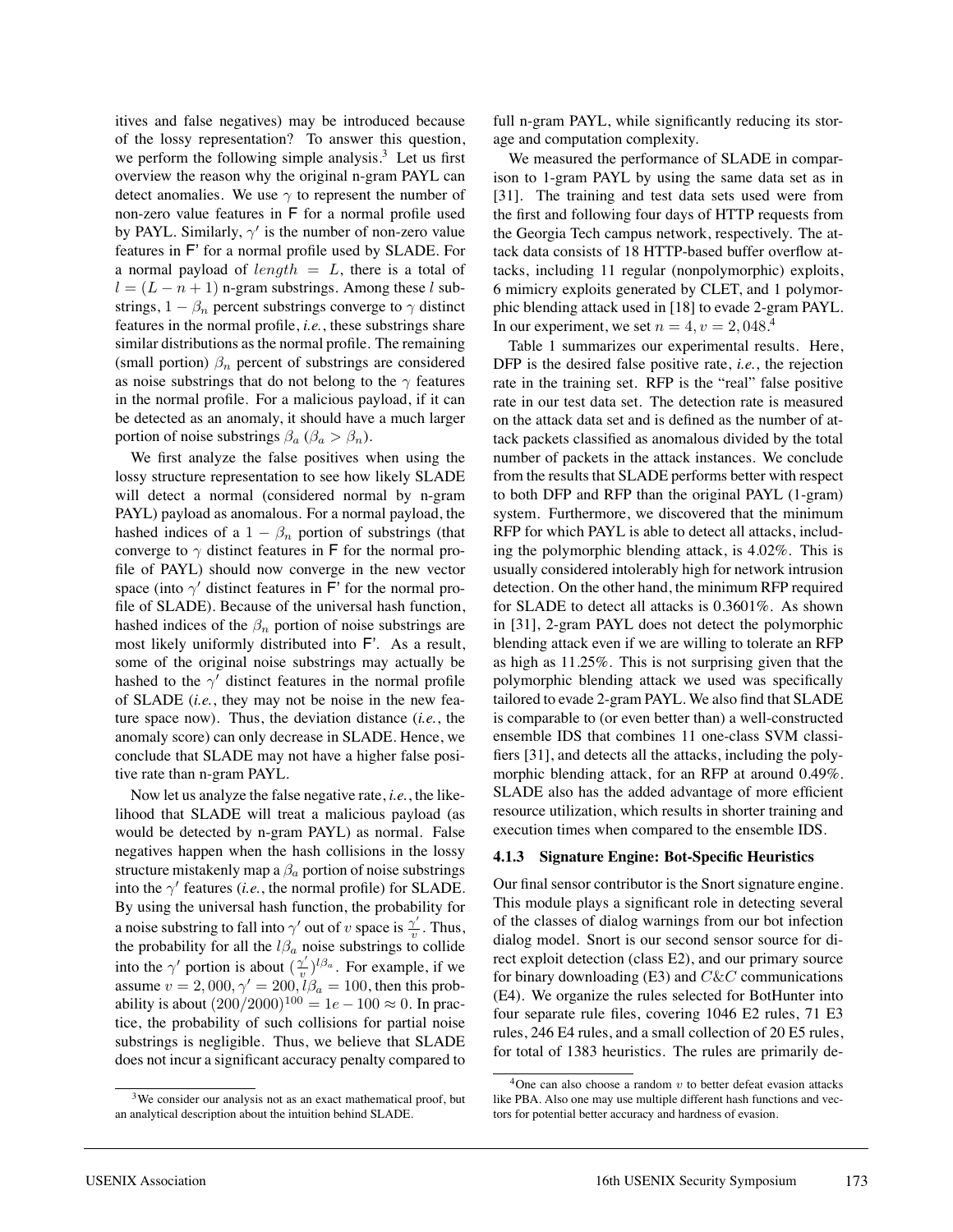|              | $DFP(\% )$              | 0.0     | 0.01    | 0.1     | 1.0     | 2.0     | 5.0     | 10.0     |
|--------------|-------------------------|---------|---------|---------|---------|---------|---------|----------|
| <b>PAYL</b>  | $RFP(\%)$               | 0.00022 | 0.01451 | 0.15275 | 0.92694 | 1.86263 | 5.69681 | 11.05049 |
|              | <b>Detected Attacks</b> |         | 4       |         |         |         | 18      | 18       |
|              | Detection Rate $(\% )$  | 0.8     | 17.5    | 69.1    | 72.2    | 72.2    | 73.8    | 78.6     |
| <b>SLADE</b> | $RFP(\%)$               | 0.0026  | 0.0189  | 0.2839  | 1.9987  | 3.3335  | 6.3064  | 11.0698  |
|              | <b>Detected Attacks</b> |         | 13      |         | 18      | 18      | 18      | 18       |
|              | Detection Rate $(\%)$   | 20.6    | 74.6    | 92.9    | 99.2    | 99.2    | 99.2    | 99.2     |

Table 1: Performance of 1-gram PAYL and SLADE

rived from the Bleeding-Edge [10] and SourceFire's registered free rulesets.

All the rulesets were selected specifically for their relevance to malware identification. Our rule selections are continually tested and reviewed across operational networks and our live honeynet environment. It is typical for our rule-based heuristics to produce less than 300 dialog warnings per 10-day period monitoring an operational border switch space port of approximately 130 operational hosts (SRI Computer Science Laboratory).

Our E2 ruleset focuses on the full spectrum of external to internal exploit injection attacks, and has been tested and augmented with rules derived from experimentation in our medium and high interactive honeynet environment, where we can observe and validate live malware infection attempts. Our E3 rules focus on (malware) executable download events from external sites to internal networks, covering as many indications of (malicious) binary executable downloads and download acknowledgment events as are in the publicly available Snort rulesets. Our E4 rules cover internally-initiated bot command and control dialog, and acknowledgment exchanges, with a significant emphasis on IRC and URLbased bot coordination. $5$  Also covered are commonly used Trojan backdoor communications, and popular bot commands built by keyword searching across common major bot families and their variants. A small set of E5 rules is also incorporated to detect well-known internal to external backdoor sweeps, while SCADE provides the more in-depth hunt for general outbound port scanning.

### **4.2 Dialog-Based IDS Correlation Engine**

The BotHunter correlator tracks the sequences of IDS dialog warnings that occur between each local host and those external entities involved in these dialog exchanges. Dialog warnings are tracked over a temporal window, where each contributes to an overall infection sequence score that is maintained per local host. We introduce a data structure called the *network dialog correlation matrix*, which is managed, pruned, and evaluated by our correlation engine at each dialog warning insertion point. Our correlator employs a weighted threshold scoring function that aggregates the weighted scores

of each dialog warning, declaring a local host infected when a minimum combination of dialog transactions occur within our temporal pruning interval.

Figure 4 illustrates the structure of our *network dialog correlation matrix*. Each dynamically-allocated row corresponds to a summary of the ongoing dialog warnings that are raised between an individual local host and other external entities. The BotHunter correlator manages the five classes of dialog warnings presented in Section 3 (E1 through E5), and each event cell corresponds to one or more (possibly aggregated) sensor alerts that map into one of these five dialog warning classes. This correlation matrix dynamically grows when new activity involving a local host is detected, and shrinks when the observation window reaches an interval expiration.

In managing the dialog transaction history we employ an interval-based pruning algorithm to remove old dialog from the matrix. In Figure 4, each dialog may have one or two expiration intervals, corresponding to a *soft prune timer* (the open-faced clocks) and a *hard prune timer* (the filled clocks). The hard prune interval represents a fixed temporal interval over which dialog warnings are allowed to aggregate, and the end of which results in the calculation of our threshold score. The soft prune interval represents a smaller temporal window that allows users to configure tighter pruning interval requirements for high-production dialog warnings (inbound scan warnings are expired more quickly by the soft prune interval), while the others are allowed to accumulate through the hard prune interval. If a dialog warning expires solely because of a soft prune timer, the dialog is summarily discarded for lack of sufficient evidence (an example is row 1 in Figure 4 where only E1 has alarms). However, if a dialog expires because of a hard prune timer, the dialog threshold score is evaluated, leading either to a bot declaration or to the complete removal of the dialog trace should the threshold score be found insufficient.

To declare that a local host is infected, BotHunter must compute a sufficient and minimum threshold of evidence (as defined in Section 3) within its pruning interval. BotHunter employs two potential criteria required for bot declaration: 1) an incoming infection warning (E2) followed by outbound local host coordination or exploit propagation warnings (E3-E5), or 2) a minimum of

<sup>5</sup>E4 rules are essentially protocol, behavior and payload content signature, instead of a hard-coded known C&C domain list.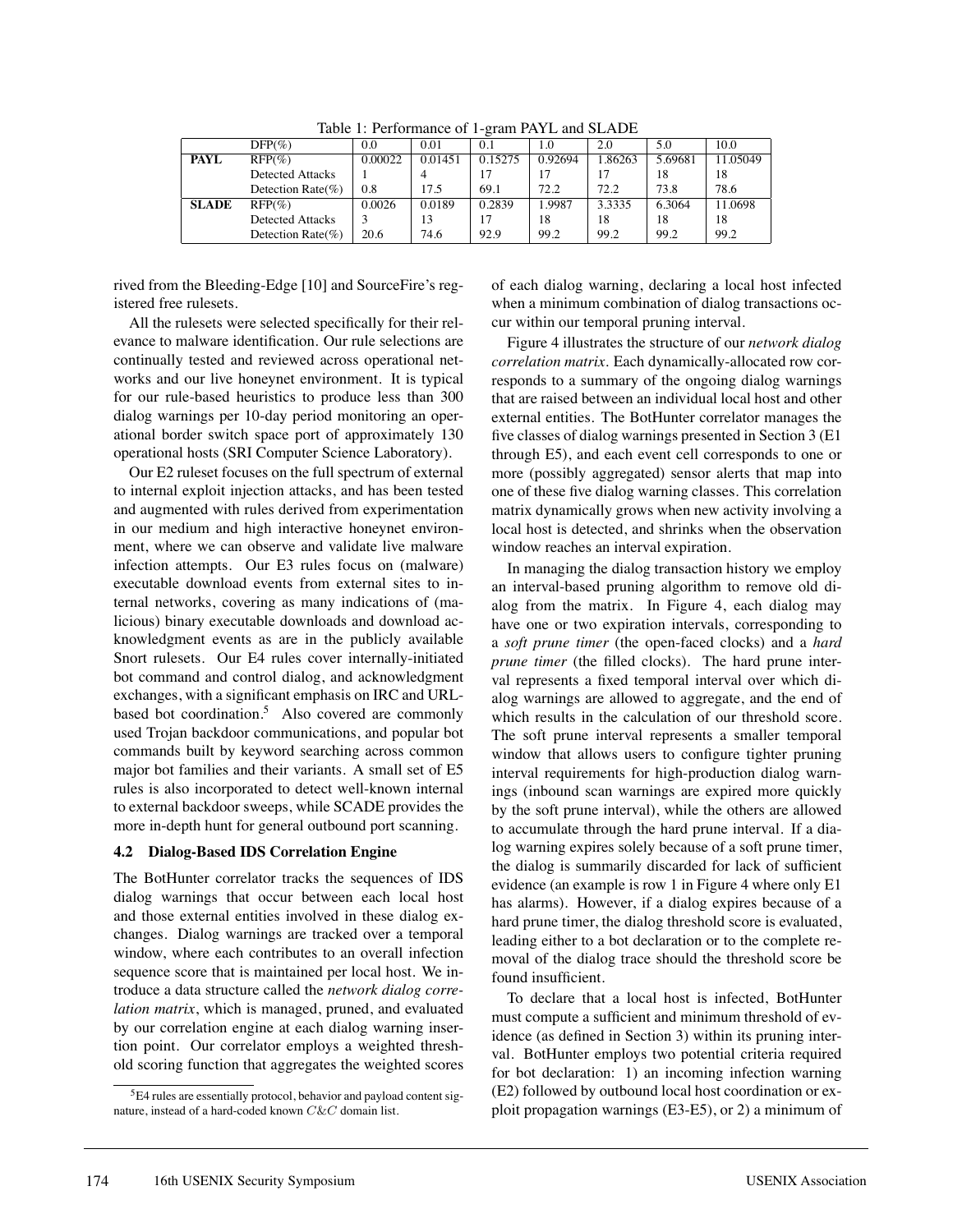| Int. Host      | <b>Timer</b> | $E1$ $\bigoplus$ | E2               | E3 | E4              | E5              |
|----------------|--------------|------------------|------------------|----|-----------------|-----------------|
| 192.168.12.1   |              | $A_a \dots A_b$  |                  |    |                 |                 |
| 192.168.10.45  | t            |                  | $A_c \ldots A_d$ |    | $A_e \dots A_f$ |                 |
| 192.168.10.66  |              |                  | $A_{\rm g}$      |    |                 |                 |
| 192.168.12.46  | Ŀ            |                  |                  |    | $A_h \dots A_i$ | $A_i \dots A_k$ |
|                |              |                  |                  |    |                 |                 |
| 192.168.11.123 | e            | Αı               | $A_mA_n$         |    |                 |                 |

Figure 4: BotHunter Network Dialog Correlation Matrix

at least two forms of outbound bot dialog warnings (E3- E5). To translate these requirements into a scoring algorithm we employ a regression model to estimate dialog warning weights and a threshold value, and then test our values against a corpus of malware infection traces. We define an expectation table of predictor variables that match our conditions and apply a regression model where the estimated regression coefficients are the desired weights shown in Table 2. For completeness, the computed expectation table is provided in the project website [1].

|                         | Coefficients | <b>Standard Error</b> |
|-------------------------|--------------|-----------------------|
| E1                      | 0.09375      | 0.100518632           |
| E <sub>2</sub> rulebase | 0.28125      | 0.075984943           |
| E <sub>2</sub> slade    | 0.09375      | 0.075984943           |
| E3                      | 0.34375      | 0.075984943           |
| FA                      | 0.34375      | 0.075984943           |
| E5                      | 0.34375      | 0.075984943           |

Table 2: Initial Weighting

These coefficients provide an approximate weighting system to match the initial expectation table  $6$ . We apply these values to our expectation table data to establish a threshold between bot and no-bot declaration. Figure 5 illustrates our results, where bot patterns are at X-axis value 1, and non-bot patterns are at X-axis 0. Bot scores are plotted vertically on the Y-axis. We observe that all but one non-bot patterns score below 0.6, and all but 2 bot patterns score above 0.65. Next, we examine our scoring model against a corpus of BotHunter IDS warning sets produced from successful bot and worm infections captured in the SRI honeynet between March and April 2007. Figure 6 plots the actual bot scores produced from these real bot infection traces. All observations produce BotHunter scores of 0.65 or greater.

When a dialog sequence is found to cross the threshold for bot declaration, BotHunter produces a *bot profile.* The bot profile represents a full analysis of roles of the dialog participants, summarizes the dialog alarms based on which dialog classes (E1-E5) the alarms map, and computes the infection time interval. Figure 7 (right) provides an example of a bot profile produced by the BotHunter correlation engine. The bot profile begins with an overall dialog anomaly score, followed by the IP address of the infected target (the victim machine), infector list, and possible  $C\&C$  server. Then it outputs the dialog observation time and reporting time. The raw alerts specific to this dialog are listed in an organized (E1-E5) way and provide some detailed information.

# **5 Evaluating Detection Performance**

To evaluate BotHunter's performance, we conducted several controlled experiments as well as real world deployment evaluations. We begin this section with a discussion of our detection performance while exposing BotHunter to infections from a wide variety of bot families using *in situ* virtual network experiments. We then discuss a larger set of true positive and false negative results while deploying BotHunter to a live VMWarebased high-interaction honeynet. This recent experiment exposed BotHunter to 2,019 instances of Windows XP and Windows 2000 direct-exploit malware infections from the Internet. We follow these controlled experiments with a brief discussion of an example detection experience using BotHunter during a live operational deployment.

Next, we discuss our broader testing experiences in two network environments. Here, our focus is on understanding BotHunter's daily false positive (FP) performance, at least in the context of two significantly different operational environments. A false positive in this context refers to the generation of a *bot profile* in response to a non-infection traffic flow, not to the number of IDS dialog warnings produced by the BotHunter sensors. As stated previously, network administrators are not expected to analyze individual IDS alarms. Indeed, we anticipate external entities to regularly probe and attack our networks, producing a regular flow of dialog warnings. Rather, we assert (and validate) that the dialog combinations necessary to cause a bot detection should

<sup>6</sup>In our model, we define E1 scans and the E2 anomaly score (produced by Slade) as increasers to infection confidence, such that our model lowers their weight influence.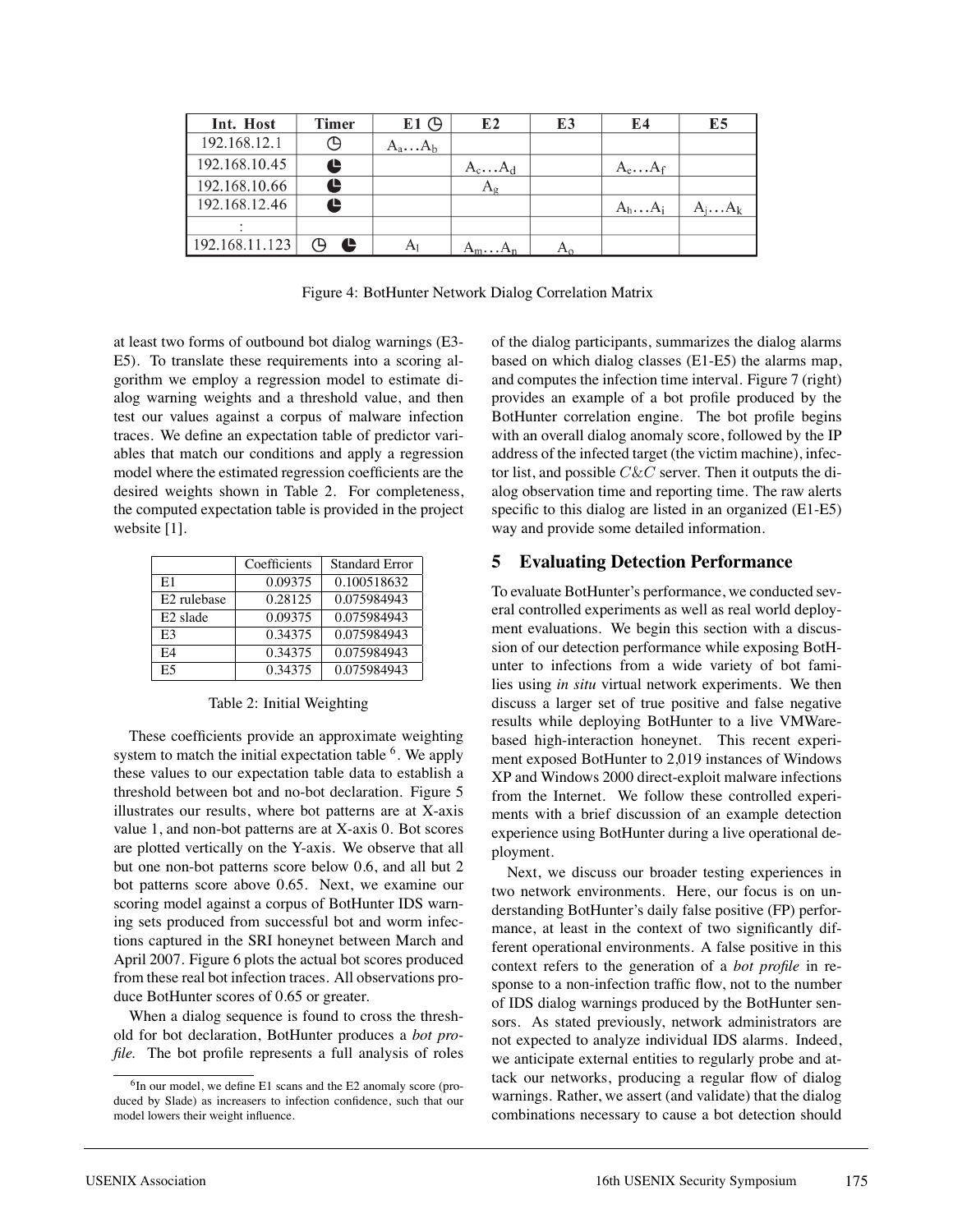

Figure 5: Scoring Plot from Expectation Table

be rarely encountered in normal operations.

#### **5.1 Experiments in an** *In situ* **Virtual Network**

Our evaluation setup uses a virtual network environment of three VMware guest systems. The first is a Linux machine with IRC server installed, which is used as the  $C\&C$  server, and the other two are Windows 2000 instances. We infect one of the Windows instances and wait for it to connect to our  $C\&C$  server. Upon connection establishment, we instruct the bot to start scanning and infecting neighboring hosts. We then await the infection and IRC  $C\&C$  channel join by the second Windows instance. By monitoring the network activity of the second victim, we capture the full infection dialog. This methodology provides a useful means to measure the false negative performance of BotHunter.

We collected 10 different bot variants from three of the most well-known IRC-based bot families [20]: Agobot/ Gaobot/Phatbot, SDBot/RBot/UrBot/UrXBot, and the mIRC-based GTbot. We then ran BotHunter in this virtual network and limited its correlation focus on the victim machine (essentially we assume the HOMENET is the victim's IP). BotHunter successfully detected all bot infections (and produced bot profiles for all).

We summarize our measurement results for this virtual network infection experiment in Table 3. We use Yes or No to indicate whether a certain dialog warning is reported in the final profile. The two numbers within brackets are the number of generated dialog warnings in the whole virtual network and the number involving our victim, respectively. For example, for Phatbot-rls, 2,834 dialog warnings are generated by E2[rb] ([rb] means Snort rule base, [sl] means SLADE), but only 46 are relevant to our bot infection victim. Observe that although many warnings are generated by the sensors, only one bot profile is generated for this infection. This shows that BotHunter can significantly reduce the amount of information a security administrator needs to analyze. In our experiments almost all sensors worked as we expected. We do not see E1 events for RBot because the RBot fam-



Figure 6: Scoring Plot: 2019 Real Bot Infections

ily does not provide any commands to trigger a vertical scan for all infection vectors (such as the "scan.startall" command provided by the Agobot/Phatbot family). The bot master must indicate a specific infection vector and port for each scan. We set our initial infection vector to DCOM, and since this was successful the attacking host did not attempt further exploits.

Note that two profiles are reported in the gt-with-dcom case. In the first profile, only E2[rb],E2[sl] and E4 are observed. In profile 2, E4 and E5 are observed (which is the case where we miss the initial infection periods). Because this infection scenario is very slow and lasts longer than our 4-minute correlation time window. Furthermore, note that we do not have any detected E3 dialog warnings reported for this infection sequence. Regardless, BotHunter successfully generates an infection profile. This demonstrates the utility of BotHunter's evidence-trail-based dialog correlation model. We also reran this experiment with a 10-minute correlation time window, upon which BotHunter also reported a single infection profile.

#### **5.2 SRI Honeynet Experiments**

Our experimental honeynet framework has three integral components. The first component *Drone manager* is a software management component that is responsible for keeping track of drone availability and forwarding packets to various VMware instances. The address of one of the interfaces of this Intel Xeon 3 GHz dual core system is set to be the static route for the unused /17 network. The other interface is used for communicating with the high-interaction honeynet. Packet forwarding is accomplished using network address translation. One important requirements for this system is to keep track of infected drone systems and to recycle uninfected systems. Upon detecting a probable infection (outbound connections), we mark the drone as "tainted" to avoid reassigning that host to another source. Tainted drones are saved for manual analysis or automatically reverted back to previous clean snapshots after a fixed timeout. One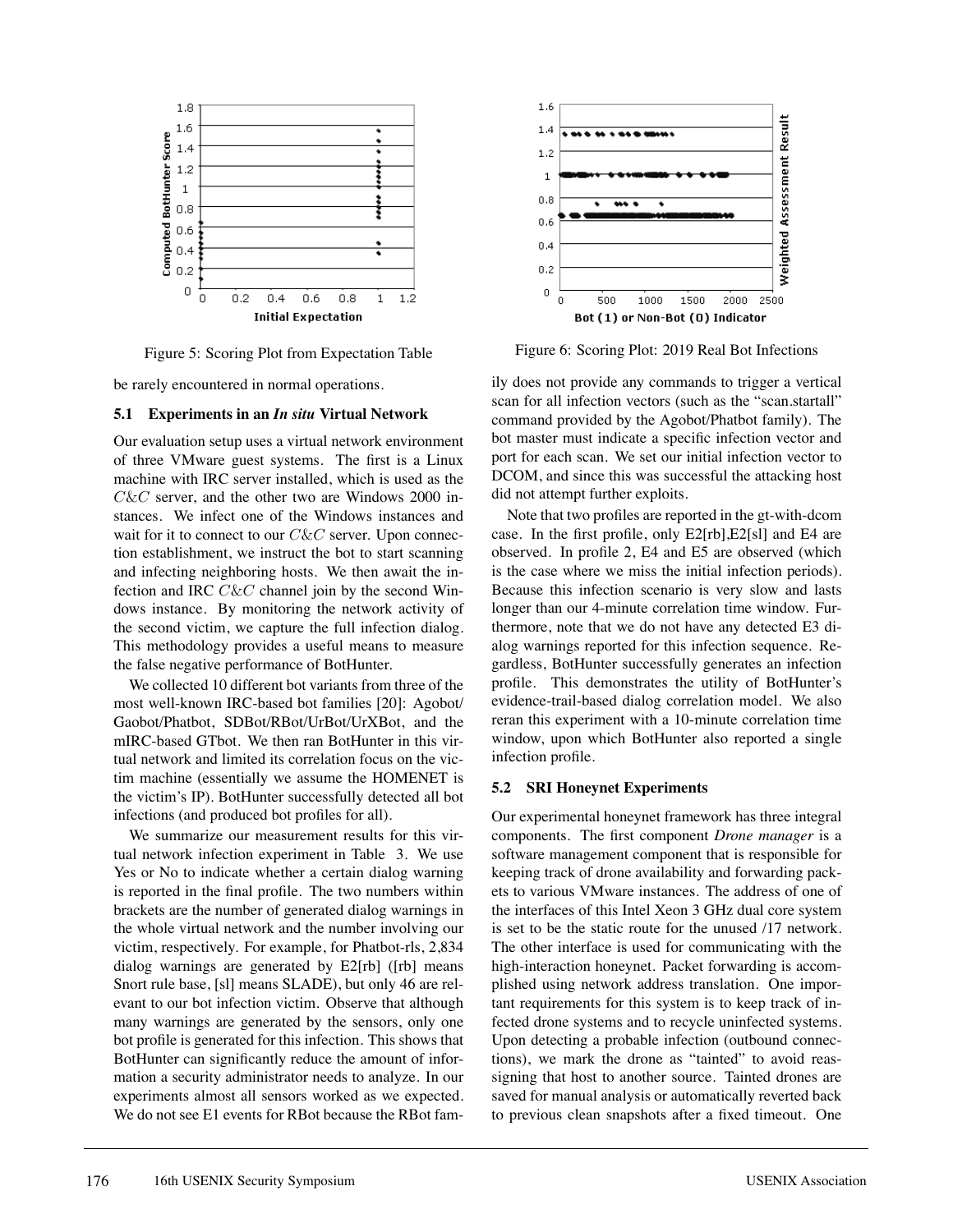|                                | E1        | E2[rb]           | E2[s]    | E3       | E4          | E5       |
|--------------------------------|-----------|------------------|----------|----------|-------------|----------|
| agobot3-priv4                  | Yes(2/2)  | Yes(9/8)         | Yes(6/6) | Yes(5)   | Yes(38/8)   | Yes(4/1) |
| phat-alpha5                    | Yes(14/4) | Yes(5,785/5,721) | Yes(6/2) | Yes(3/3) | Yes(28/26)  | Yes(4/2) |
| phatbot-rls                    | Yes(11/3) | Yes(2,834/46)    | Yes(6/2) | Yes(8/8) | Yes(69/20)  | Yes(6/2) |
| rbot0.6.6                      | No(0)     | Yes(2/1)         | Yes(2/1) | Yes(2/2) | Yes(65/24)  | Yes(2/1) |
| rxbot7.5                       | No(0)     | Yes(2/2)         | Yes(2/2) | Yes(2/2) | Yes(70/27)  | Yes(2/1) |
| rx-asn-2-re-workedy2           | No(0)     | Yes(4/3)         | Yes(3/2) | Yes(2/2) | Yes(59/18)  | Yes(2/1) |
| Rxbot-ak-0.7-Modded.by.Uncanny | No(0)     | Yes(3/2)         | Yes(3/2) | Yes(2/2) | Yes(73/26)  | Yes(2/1) |
| sxtbot6.5                      | No(0)     | Yes(3/2)         | Yes(3/2) | Yes(2/2) | Yes(65/24)  | Yes(2/1) |
| Urx-Special-Ed-UltrA-2005      | No(0)     | Yes(3/2)         | Yes(3/2) | Yes(2/2) | Yes(68/22)  | Yes(2/1) |
| gt-with-dcom-profile1          | No(1/0)   | Yes(5/3)         | Yes(6/2) | No(0)    | Yes(221/1)  | No(4/0)  |
| gt-with-dcom-profile2          | No(1/0)   | No(5/0)          | No(6/0)  | No(0)    | Yes(221/44) | Yes(4/2) |
| gt-with-dcom-10min-profile     | No(1/0)   | Yes(5/3)         | Yes(6/3) | No(0)    | Yes(221/51) | Yes(4/2) |

Table 3: Dialog Summary of Virtual Network Infections

of the interesting observations during our study was that most infection attempts did not succeed even on completely unpatched Windows 2000 and Windows XP systems. As a result, a surprisingly small number of VM instances was sufficient to monitor the sources contacting the entire /17 network. The second component is the *high-interaction-honeynet* system, which is hosted in a high-performance Intel Xeon 3 GHz dual core, dual CPU system with 8 GB of memory. For the experiments listed in this paper, we typically ran the system with 9 Win-XP instances, 14 Windows 2000 instances (with two different service pack levels), and 3 Linux FC3 instances. The system was moderately utilized in this load. The final component is the *DNS/DHCP server*, which dynamically assigns IP addresses to VMware instances and also answers DNS queries from these hosts.

Over a 3-week period between March and April 2007, we analyzed a total of 2,019 successful WinXP and Win2K remote-exploit bot or worm infections. Each malware infection instance succeeded in causing the honeypot to initiate outbound communications related to the infection. Through our analysis of these traces using BotHunter sensor logs, we were able to very reliably observe the malware communications associated with the remote-to-local network service infection and the malware binary acquisition (egg download). In many instances we also observed the infected honeypot proceed to establish C&C communications and attempt to propagate to other victims in our honeynet. Through some of this experiment, our DNS service operated unreliably and some C&C coordination events were not observed due to DNS lookup failures.

Figure 7 illustrates a sample infection that was detected using the SRI honeynet, and the corresponding BotHunter profile. W32/IRCBot-TO is a very recent (released January 19, 2007) network worm/bot that propagates through open network shares and affects both Windows 2000 and Windows XP systems [37]. The worm uses the IPC share to connect to the SRVSVC pipe and leverages the MS06-40 exploit [27], which is a buffer

overflow that enables attackers to craft RPC requests that can execute arbitrary code. This mechanism is used to force the victim to fetch and execute a binary named netadp.exe from the system folder. The infected system then connects to the z3net IRC network and joins two channels upon which it is instructed to initiate scans of 203.0.0.0/8 network on several ports. Other bot families successfully detected by BotHunter included variants of W32/Korgo, W32/Virut.A and W32/Padobot.

Overall, BotHunter detected a total of 1,920 of these 2,019 successful bot infections. This represents a **95.1%** true positive rate. All malware instances observed during this period transmitted their exploits through ports TCP-445 or TCP-139. This is very common behavior, as the malware we observe tends to exploit the first vulnerable port that replies to a targeted scans, and ports TCP-445 and TCP-139 are usually among the first ports tested. The infection set analyzed exhibited limited diversity in the infection transmission methods, and overall we observed roughly 40 unique patterns in the dialog warnings produced.

This experiment produced 99 bot infections that *did not* produce bot profiles, *i.e.,* a **4.9%** false negative rate. To explain these occurrences we manually examined each bot infection trace that eluded BotHunter, using tcpdump and ethereal. The reasons for these failed bot detections can be classified into three primary categories: infection failures, honeynet setup or policy failures, or data corruption failures.

• *Infection failures:* We observed infections in which the exploit apparently led to instability and eventual failure in the infected host. More commonly, we observed cases in which the infected victim attempt to "phone home," but the SYN request received no reply.

• *Honeynet setup and policy failures:* We observed that our NAT mechanism did not correctly translate application-level address requests (e.g., ftp PORT commands). This prevented several FTP egg download connection requests from proceeding, which would have otherwise led to egg download detections. In addition,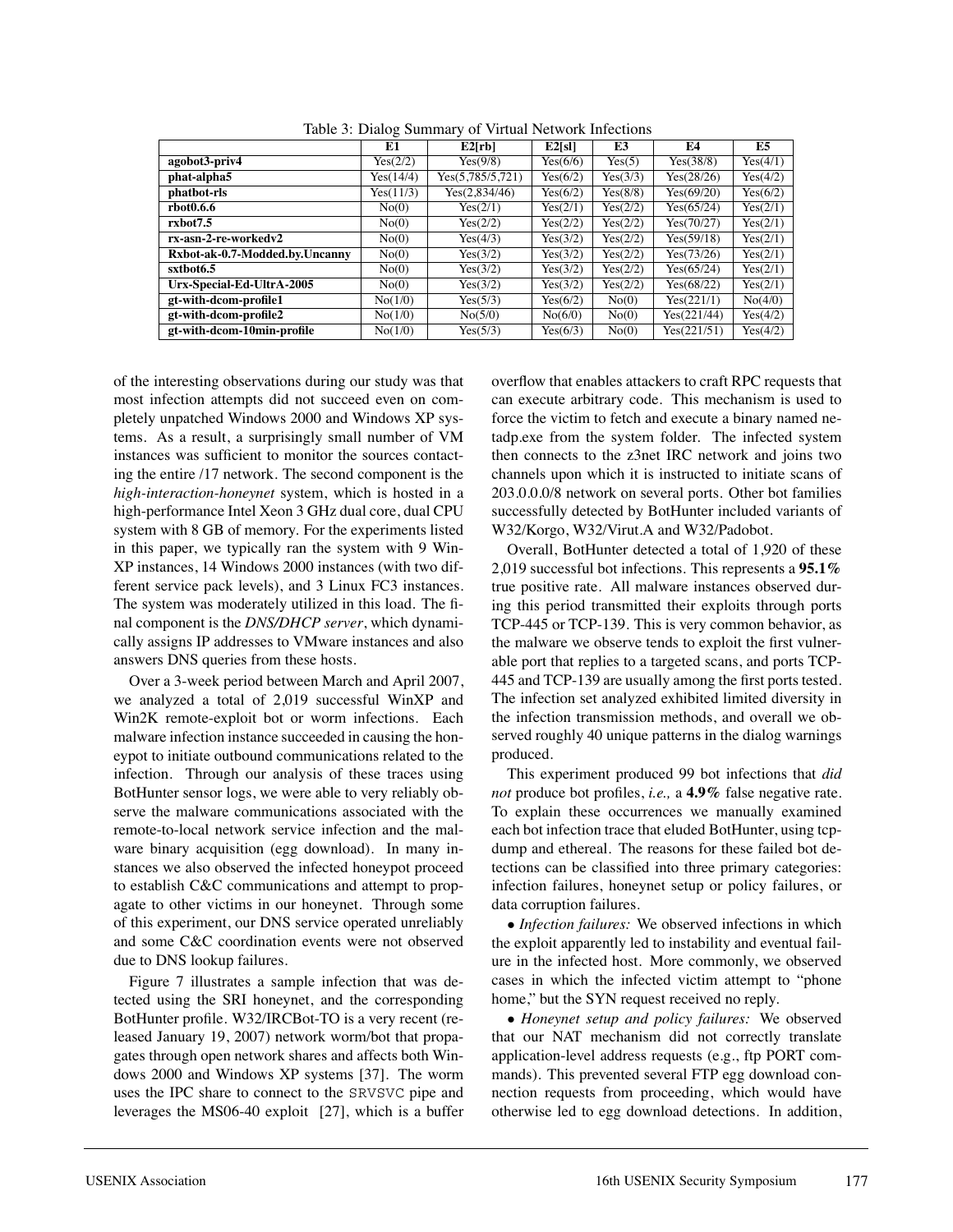some traces were incomplete due to errors in our honeypot recycling logic which interfered with our observation of the infection logic.

• *Data corruption failures:* Data corruption was the dominant reason (86% of the failed traces) in preventing our BotHunter sensors from producing dialog warnings. We are still investigating the cause behind these corruptions, but suspect that these likely happened during log rotations by the Drone manager.

*Discussion:* In addition to the above false negative experiences, we also recognize that others reasons could prevent BotHunter from detecting infections. A natural extension of our *infection failures* is for a bot to purposely lay dormant once it has infected a host to avoid association of the infection transmission with an outbound egg download or coordination event. This strategy could be used successfully to circumvent BotHunter deployed with our default fixed pruning interval. While we found some infected victims failed to phone home, we could also envision the egg download source eventually responding to these requests after the BotHunter pruning interval, causing a similar missed association. Sensor coverage is of course another fundamental concern for any detection mechanism. Finally, while these results are highly encouraging, the honeynet environment provided a low-diversity in bot infections, in which attention was centered on direct exploits of TCP-445 and TCP-139. We did not provide a diversity of honeypots with various OSs, vulnerable services, or Trojan backdoors enabled, to fully examine the behavioral complexities of bots or worms.

### **5.3 An Example Detection in a Live Deployment**

In addition to our laboratory and honeynet experiences, we have also fielded BotHunter to networks within the Georgia Tech campus network and within an SRI laboratory network. In the next sections we will discuss these deployments and our efforts to evaluate the false positive performance of BotHunter. First, we will briefly describe one example host infection that was detected using BotHunter within our Georgia Tech campus network experiments.

In early February 2007, BotHunter detected a bot infection that produced E1, E4 and E5 dialog warnings. Upon inspection of the bot profile, we observed that the bot-infected machine was scanned, joined an IRC channel, and began scanning other machines during the BotHunter time window. One unusual element in this experience was the omission of the actual infection transmission event (E2), which is observed with high-frequency in our live honeynet testing environment. We assert that the bot profile represents an actual infection because during our examination of this infection report, we discovered that the target of the E4 (C&C Server) dialog warning was an address that was blacklisted both by the ShadowServer and the botnet mailing list as a known C&C server during the time of our bot profile.

### **5.4 Experiments in a University Campus Network**

In this experiment, we evaluate the detection and false positive performance of BotHunter in a production campus network (at the College of Computing [CoC] at Georgia Tech). The time period of this evaluation was between October 2006 and February 2007.

The monitored link exhibits typical diurnal behavior and a sustained peak traffic of over 100 Mbps during the day. While we were concerned that such traffic rates might overload typical NIDS rulesets and real-time detection systems, our experience shows that it is possible to run BotHunter live under such high traffic rates using commodity PCs. Our BotHunter instance runs on a Linux server with an Intel Xeon 3.6 GHz CPU and 6 GB of memory. The system runs with average CPU and memory utilization of 28% and 3%, respectively.

To evaluate the representativeness of this traffic, we randomly sampled packets for analysis (about 40 minutes). The packets in our sample, which were almost evenly distributed between TCP and UDP, demonstrated wide diversity in protocols, including popular protocols such as HTTP, SMTP, POP, FTP, SSH, DNS, and SNMP, and collaborative applications such as IM (e.g., ICQ, AIM), P2P (e.g., Gnutella, Edonkey, bittorrent), and IRC, which share similarities with infection dialog (*e.g.*, two-way communication). We believe the high volume of background traffic, involving large numbers of hosts and a diverse application mix, offers an appealing environment to confirm our detection performance, and to examine the false positive question.

First, we evaluated the detection performance of BotHunter in the presence of significant background traffic. We injected bot traffic captured in the virtual network (from the experiments described in Section 5.1) into the captured Georgia Tech network traffic. Our motivation was to simulate real network infections for which we have the ground truth information. In these experiments, BotHunter correctly detected all 10 injected infections (by the 10 bots described in Section 5.1).

Next, we conducted a longer-term (4 months) evaluation of false alarm production. Table 4 summarizes the number of dialog warnings generated by BotHunter for each event type from October 2006 to January 2007. BotHunter sensors generated about 2,563,402 (more than 20,000 per day) raw dialog warnings from all the five event categories. For example, many E3 dialog warnings report on Windows executable downloads, which by themselves do not shed light on the presence of exploitable vulnerabilities. However, our experiments do demonstrate that the alignment of the bot detection con-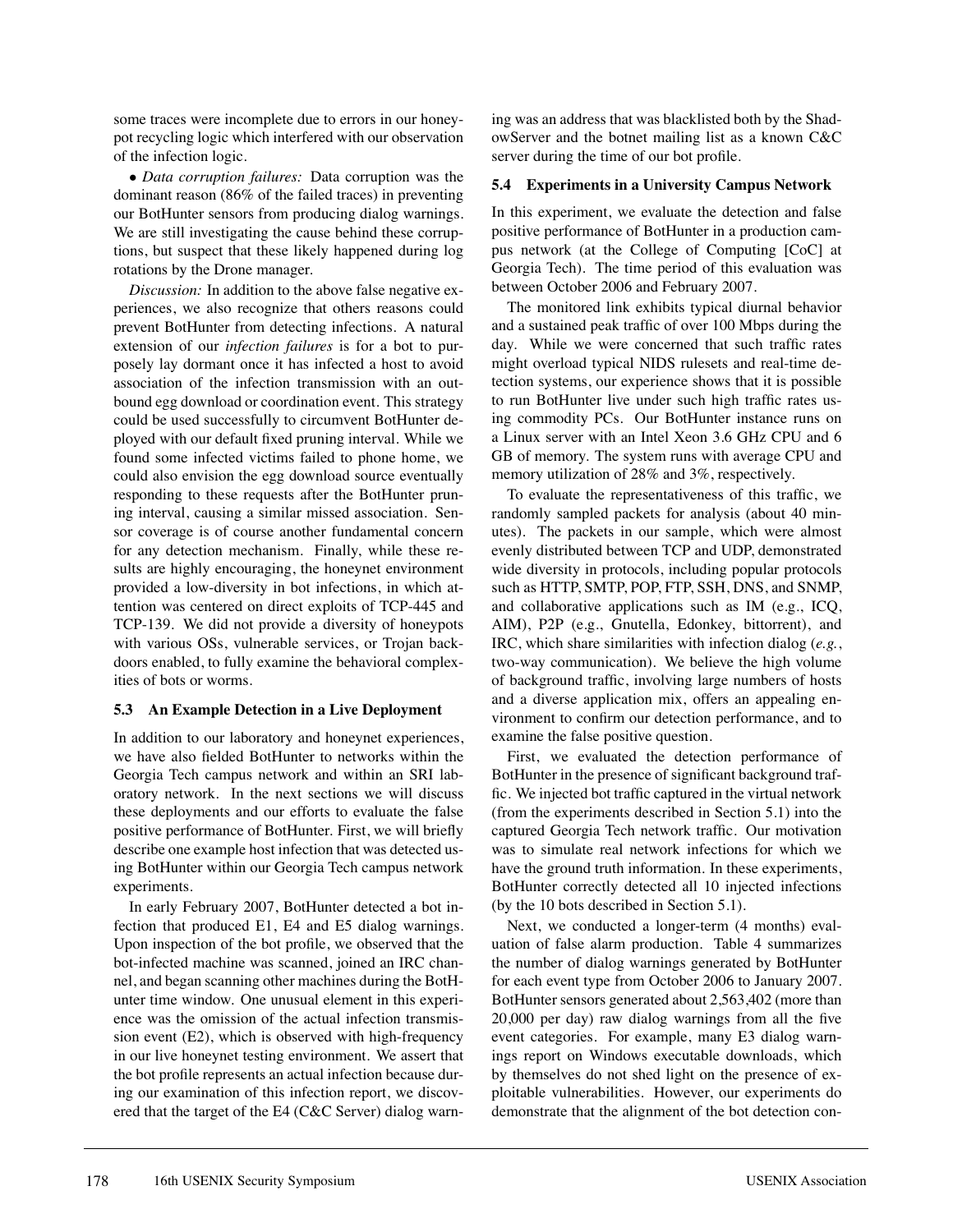Table 4: Raw Alerts of BotHunter in 4 Month Operation in CoC Network

| Event   E1 |                                                                 | E2[rb]   E2[sl]   E3   E4 |  | $\parallel$ E5 |
|------------|-----------------------------------------------------------------|---------------------------|--|----------------|
|            | Alert#   550,373   950,112   316,467   1,013   697,374   48,063 |                           |  |                |

ditions outline in Section 3 rarely align within a stream of dialog warnings from normal traffic patterns. In fact, only 98 profiles were generated in 4 months, less than one per day on average.

In further analyzing these 98 profiles, we had the following findings. First, there are no false positives related to any normal usage of collaborative applications such as P2P, IM, or IRC. Almost two-thirds (60) of the bot profiles involved access to an MS-Exchange SMB server (33) and SMTP server (27). In the former case, the bot profiles described a NETBIOS SMB-DS IPC\$ unicode share access followed by a windows executable downloading event. Bleeding Edge Snort's IRC rules are sensitive to some IRC commands (e.g., USER) that frequently appear in the SMTP header. These issues could easily be mitigated by additional whitelisting of certain alerts on these servers. The remaining profiles contained mainly two event types and with low overall confidence scores. Additional analysis of these incidents was complicated by the lack of full packet traces in our highspeed network. We can conservatively assume that they are false positives and thus our experiments here provide a reasonable estimate of the upper bound on the number of false alarms (less than one) in a busy campus network.

#### **5.5 Experiments in an Institutional Laboratory**

We deployed BotHunter live on a small welladministered production network (a lightly used /17 network that we can say with high confidence is infection free). Here, we describe our results from running BotHunter in this environment. Our motivation for conducting this experiment was to obtain experience with false positive production in an operational environment, where we could also track all network traces and fully evaluate the conditions that may cause the production of any unexpected bot profiles.

BotHunter conducted a 10-day data stream monitoring test from the span port position of an egress border switch. The network consists of roughly 130 active IP addresses, an 85% Linux-based host population, and an active user base of approximately 54 people. During this period, 182 million packets were analyzed, consisting of 152 million TCP packets (83.5%), 15.8 million UDP packets (8.7%), and 14.1 million ICMP packets (7.7%). Our BotHunter sensors produced 5,501 dialog warnings, composed of 1,378 E1 scan events, 20 E2 exploit signature events, 193 E3 egg-download signature events, 7 E4 C&C signature events and 3,904 E5 scan events. From these dialog warnings, the BotHunter correlator

produced just one bot profile. Our subsequent analysis of the packets that caused the bot profile found that this was a false alarm. Upon packet inspection, it was found that the session for which the bot declaration occurred consisted of a 1.6 GB multifile FTP transfer, during which a binary image was transferred with content that matched one of our buffer overflow detection patterns. The buffer overflow false alarm was coupled with a second MS Windows binary download, which caused BotHunter to cross our detection threshold and declare a bot infection.

# **6 Limitations and Future Work**

Several important practical considerations present challenges in extending and adapting BotHunter for arbitrary networks in the future.

**Adapting to Emerging Threats and Adversaries:** Network defense is a perennial arms race<sup>7</sup> and we anticipate that the threat landscape could evolve in several ways to evade BotHunter. First, bots could use encrypted communication channels for C&C. Second, they could adopt more stealthy scanning techniques. However, the fact remains that hundreds of thousands of systems remain unprotected, attacks still happen in the clear, and adversaries have not been forced to innovate. Opensource systems such as BotHunter would raise the bar for successful infections. Moreover, BotHunter could be extended with anomaly-based "entropy detectors" for identification of encrypted channels. We have preliminary results that are promising and defer deeper investigation to future work. We are also developing new anomaly-based C&C detection schemes (for E4).

It is also conceivable that if BotHunter is widely deployed, adversaries would devise clever means to evade the system, *e.g.,* by using attacks on BotHunter's dialog history timers. One countermeasure is to incorporate an additional random delay to the hard prune interval, thereby introducing uncertainty into how long BotHunter maintains local dialog histories.

**Incorporating Additional State Logic:** The current set of states in the bot infection model was based on the behavior of contemporary bots. As bots evolve, it is conceivable that this set of states would have to be extended or otherwise modified to reflect the current threat landscape. This could be accomplished with simple configuration changes to the BotHunter correlator. We expect such changes to be fairly infrequent as they reflect fun-

 $7$ In this race, we consider BotHunter to be a substantial technological escalation for the white hats.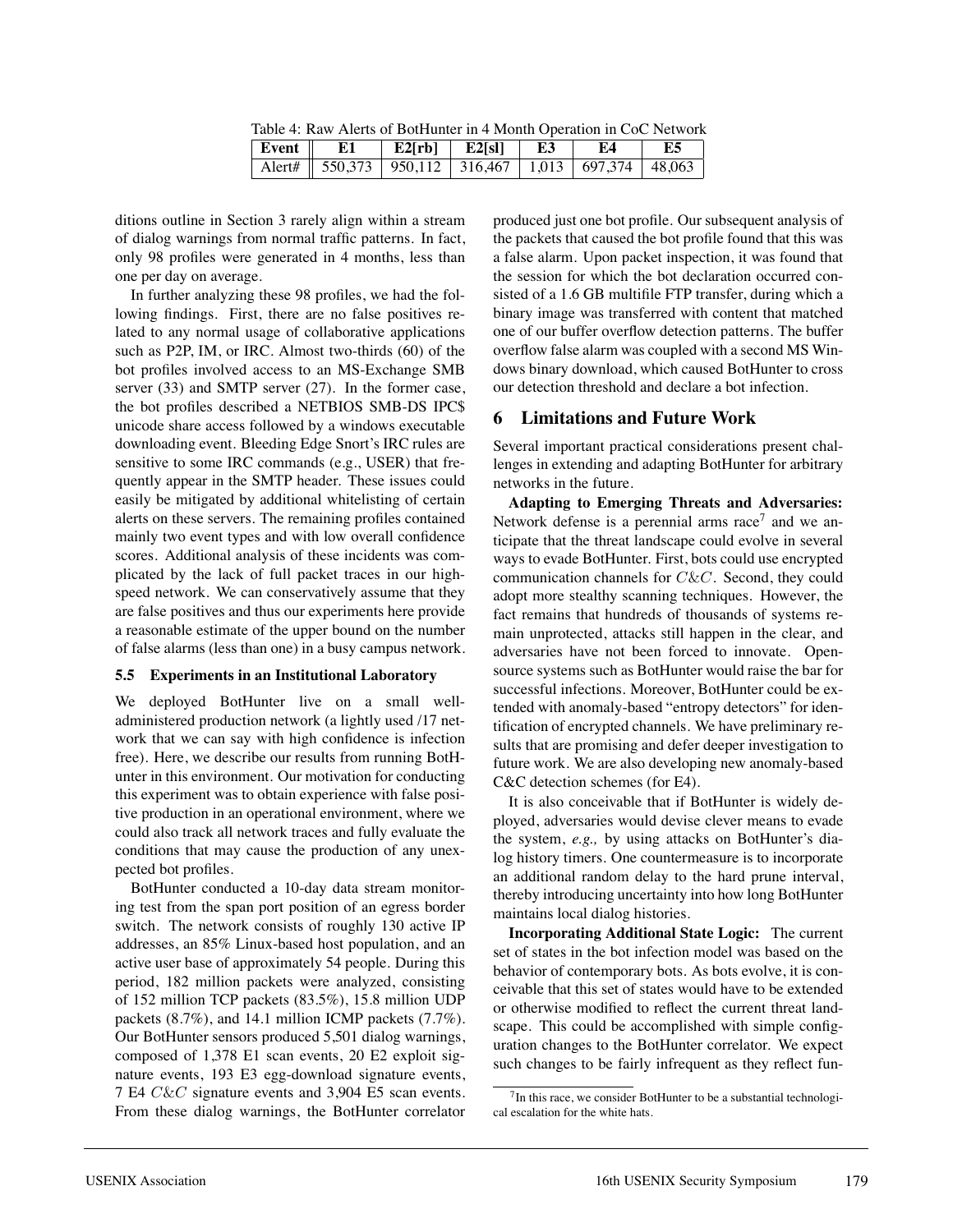

Figure 7: Honeynet Interaction Summary (left) and corresponding BotHunter Profile (right) for W32/IRCBot-TO

damental paradigm shifts in bot behavior.

## **7 Related Work**

Recently, there has been a significant thrust in research on botnets. To date, the primary focus of much of this research has been on gaining a basic understanding of the nature and full potential of the botnet threat. Rajab et al. provided an in-depth study in understanding the dynamics of botnet behavior in the large, employing "longitudinal tracking" of IRC botnets through IRC and DNS tracking techniques [33]. Researchers have also studied the dynamics of botnet  $C\&C$  protocols [19, 50], including global dynamics such as diurnal behavior [14]. Other studies have investigated the internals of bot instances to examine the structural similarities, defense mechanisms, and command and control capabilities of the major bot families [7] and developed techniques to automatically harvest malware samples directly from the Internet [6]. There is also some very recent work on the detection of botnets. Rishi [21] is an IRC botnet detection system that uses n-gram analysis to identify botnet nickname patterns. Binkley and Singh [9] proposed an anomaly based system that combines IRC statistics and TCP work weight for detecting IRC-based botnets. Livadas et al. [26] proposed a machine learning based approach for botnet detection. Karasaridis et al. [25] presented an algorithm for detecting IRC botnet controllers from netflow records. These efforts are complementary in that they could provide additional BotHunter evidence-trails for infection events.

A significant amount of related work has investigated alert correlation techniques for network intrusion detection. An approach to capturing complex and multistep attacks is to explicitly specify the stages, relationships, and ordering among the various constituents of an attack. GriDS [39] aggregates network activity into activity graphs that can be used for analyzing causal structures and identifying policy violations. CARDS is a distributed system for detecting and mitigating coordinated attacks [49]. Abad et al. [2] proposed to correlate data among different sources/logs (e.g., syslog, firewall, netflow) to improve intrusion detection system accuracy. Ellis et al. and Jiang et al. describe two behavioral-based systems for detecting network worms [17, 23]. In contrast to the above systems, our work focuses on the problem of bot detection and uses infection dialog correlation as a means to define the probable set of events that indicate a bot infection.

Sommer et al. [36] describe contextual Bro signatures as a means for producing expressive signatures and weeding out false positives. These signatures capture two dialogs and are capable of precisely defining multistep attacks. Our work differs from this in our requirement to simultaneously monitor several flows across many participants (*e.g.*, infection source, bot victim,  $C\&C$ , propagation targets) and our evidence-trailbased approach to loosely specify bot infections.

JIGSAW is a system that uses notions of concepts and capabilities for modeling complex attacks [40] and [29] provides a formal framework for alert correla-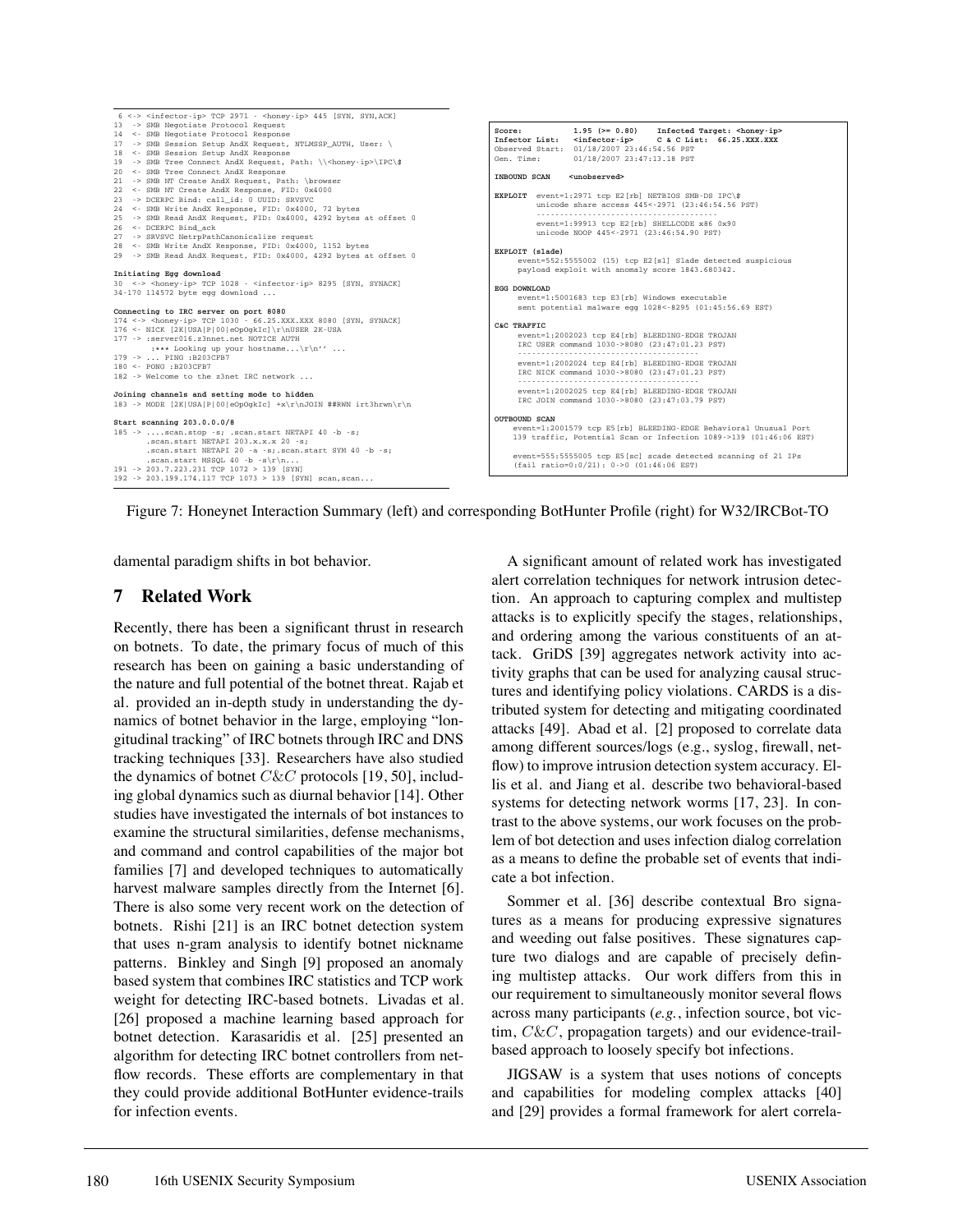tion. CAML is a language framework for defining and detecting multistep attack scenarios [11]. Unlike BotHunter, all these systems are based on causal relationships *i.e.,* pre-conditions and post-conditions of attacks. An obvious limitation is that these dependencies, need to be manually specified a priori for all attacks, and yet such dependencies are often unknown.

Alert correlation modules such as CRIM [13] provide the ability to cluster and correlate similar alerts. The system has the capability to extract higher-level correlation rules automatically for the purpose of intention recognition. In [42], Valdes and Skinner propose a two-step probabilistic alert correlation based on attack threads and alert fusion. We consider this line of work to be complementary, *i.e.,* these fusion techniques could be integrated into the BotHunter framework as a preprocessing step in a multisensor environment.

USTAT [22] and NetSTAT [44] are two IDSs based on state transition analysis techniques. They specify computer attacks as sequences of actions that cause transitions in the security state of a system. In [43], multistep attack correlation is performed on attack scenarios specified (a priori) using STATL [16], which is a language for expressing attacks as states and transitions. Our work differs from these systems in that we do not have a strict requirement of temporal sequence, and can tolerate missing events during the infection flow.

# **8 BotHunter Internet Distribution**

We are making BotHunter available as a free Internet distribution for use in testing and facilitating research with the hope that this initiative would stimulate community development of extensions.

A key component of the BotHunter distribution is the Java-based correlator that by default reads alert streams from Snort. We have tested our system with Snort 2.6.\* and it can be downloaded from www.cyber-ta.org/botHunter/. A noteworthy feature of the distribution is integrated support for "large-scale privacy-preserving data sharing". Users can enable an option to deliver secure anonymous bot profiles to the Cyber-TA security repository [32], the collection of which we will make available to providers and researchers. The repository is currently operational and in beta release of its first report delivery software.

Our envisioned access model is similar to that of DShield.org [41] with the following important differences. First, our repository is blind to who is submitting the bot report and the system will deliver alerts via TLS over TOR, preventing an association of bot reports to a site via passive sniffing. Second, our anonymization strategy obfuscates all local IP addresses and time intervals in the profile database but preserves  $C\&C$ , egg download, and attacker addresses that do not match user defined address proximity mask. Users can enable further field anonymizations as they require. We intend to use contributed bot profiles to learn specific alert signature patterns for specific bots, to track attackers, and to identify C&C sites.

## **9 Conclusion**

We have presented the design and implementation of BotHunter, a perimeter monitoring system for real-time detection of Internet malware infections. The cornerstone of the BotHunter system is a three-sensor dialog correlation engine that performs alert consolidation and evidence trail gathering for investigation of putative infections. We evaluate the system's detection capabilities in an *in situ* virtual network and a live honeynet demonstrating that the system is capable of accurately flagging both well-studied and emergent bots. We also validate low false positive rates by running the system live in two operational production networks. Our experience demonstrates that the system is highly scalable and reliable (very low false positive rates) even with notso-reliable (weak) raw detectors. BotHunter is also the *first* example of a widely distributed bot infection profile analysis tool. We hope that our Internet release will enable the community to extend and maintain this capability while inspiring new research directions.

# **10 Acknowledgements**

We are thankful to Al Valdes for his help in developing the regression model for computing weights of dialog events. We thank Roberto Perdisci and Junjie Zhang for helpful discussions on the early version of this work. This material is based upon work supported through the U.S. Army Research Office (ARO) under the Cyber-TA Research Grant No.W911NF-06-1-0316 and Grant W911NF0610042, and by the National Science Foundation under Grants CCR-0133629 and CNS-0627477. Any opinions, findings, and conclusions or recommendations expressed in this material are those of the author(s) and do not necessarily reflect the views of U.S. ARO or the National Science Foundation.

### **References**

- [1] Cyber-TA: BotHunter distribution page. http://www.cyber-ta.org/releases/botHunter/index.html, 2007.
- [2] C. Abad, J. Taylor, C. Sengul, W. Yurcik, Y. Zhou, and K. Rowe. Log correlation for intrusion detection: A proof of concept. In *Proceedings of the 19th Annual Computer Security Applications Conference (ACSAC'03)*, page 255, Washington, DC, USA, 2003. IEEE Computer Society.
- [3] L. A. Adamic and B. A. Huberman. Zipf's law and the Internet. *Glottometrics*, 3:143–150, 2002.
- [4] W32 Agobot IB. http://www.sophos.com/virusinfo/analyses/trojagobotib.html.
- [5] K. Anagnostakis, S. Sidiroglou, P. Akritidis, K. Xinidis, E. Markatos, and A. Keromytis. Detecting targeted attacks using shadow honeypots. In *Usenix Security Symposium*, Baltimore, Maryland, August 2005.